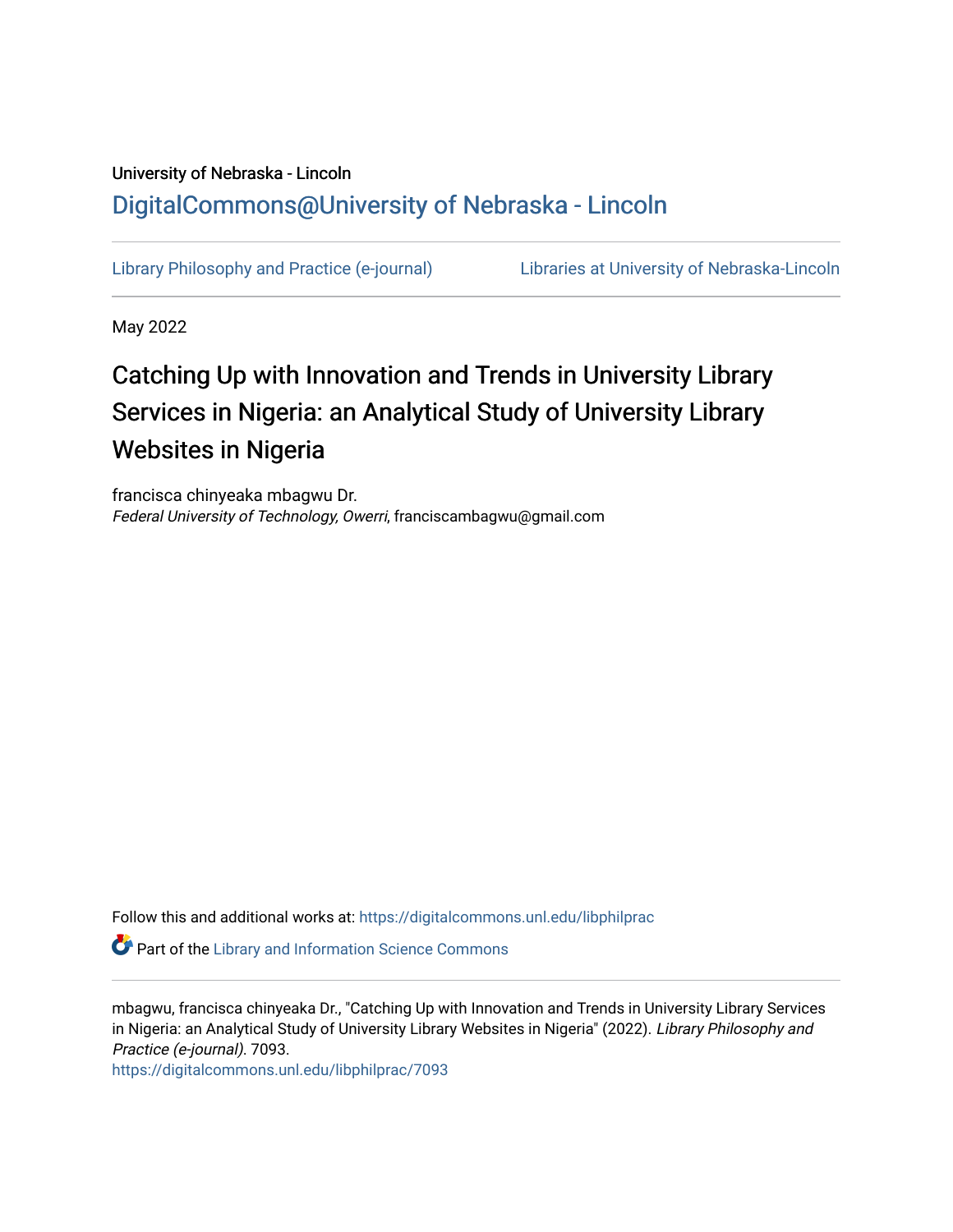# *Abstract*

*This study focused on the emerging innovative and trendy services on the library websites of all the approved 49 Federal Universities in Nigeria. Document examination was used as an instrument for data collection. The Library websites of all the approved Federal Universities in Nigeria were examined to collate data for this study. Three research questions were developed and analysed quantitatively using fre*quency tables and simple percentages. *The result revealed that some of the Federal University libraries operate without library websites. Again, the study revealed that twenty-three innovative and trendy services were found displayed on the library websites of the Federal university libraries. The majority of the Federal University libraries have inadequate innovative services on their websites e.g. 32 out of 49 have between 0-5 innovative services only, on their websites, which are on the ratios of* 7:2:4:6:6:7 universities to 0:5:4:3:1:2 *services respectively. Again findings revealed that twelve universities have no official library websites at all. The findings of this study have made it possible for university libraries to discover their shortcomings of not having a library website and of adequate innovative services that would satisfy the needs of present-day information users. This study also makes academic libraries see the need to update their websites from time to time. Holistically, this research adds to the existing body of knowledge on academic library website creation and development. The study brought to the limelight what emerging innovative services are and the need to integrate them on the university library websites particularly in this digital era as there is limited research conducted on this topic. It, therefore, recommends that Federal universities should not only have official library websites but that they should integrate all their innovative services on the websites to enable them to catch up with innovation and trends in library services.*

*Keywords: library services, innovative services, trends, library websites, university libraries, Federal universities, Nigeria* 

#### **Introduction**

Technological advancement has transformed the traditional ways of doing things in business, politics, socio-economic activities, and library service is no exception. Owing to technological advancement, users now prefer to go online in search of their information needs instead of visiting the physical library. Hence it is expected that libraries must join the trend or go into extinction. A trend is a direction where something is developing or changing to. Library services are gradually moving from analog to digital, service-oriented to user-oriented, face-to-face to online services, static to interactive services, etc. Today, you cannot talk about trends in library service without mentioning the innovations in library services. And most of the innovative services in libraries can only be offered through the World Wide Web. This is why libraries that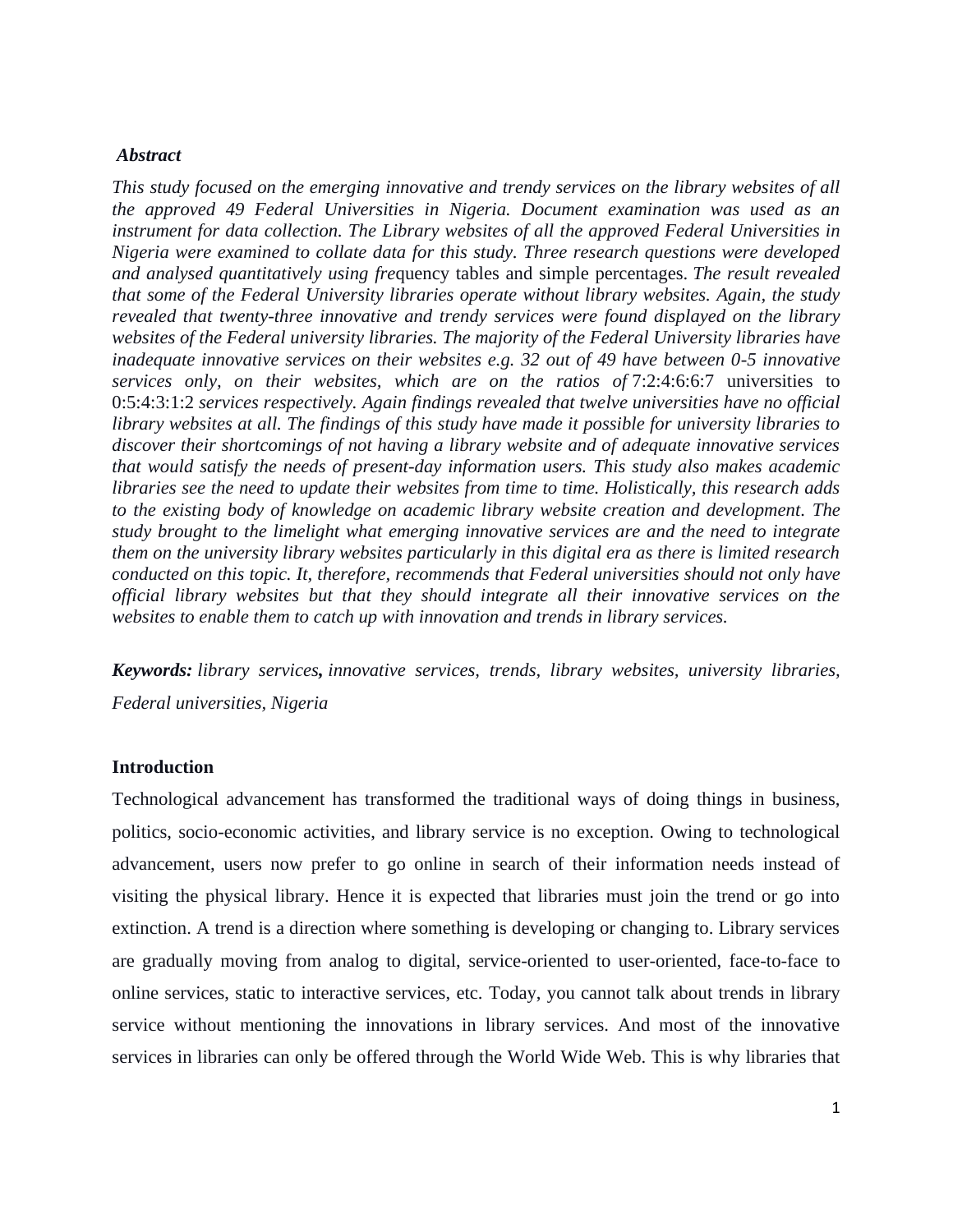know their onus push their services to their library websites not only for easy accessibility or visibility both within and globally or for accelerated patronage by members of their communities but in ensuring that present-day users' online interest is met. Owing to the fact that users' interest is paramount, some even go as far as adjusting or innovating their already existing services to meet the online requirements of their patrons or go as far as introducing new services entirely. All these are an attempt to catch up with the emerging trends in satisfying the users' information needs.

Some of these innovative services in the library include social media services, the introduction of new technologies, web-based services, creation of spaces in the library, makerspaces, Research Support Service (RSS); space bookings, and service to special needs clients; among others. These services are hosted on the university library websites for users' awareness and use.

A Website is an electronic brochure and also a source of information made available to the whole world 24/7. It may be provided by individuals, special interest groups, educational institutions, governments, libraries, etc. (Kehinde and Tella, 2012). According to Kumar and Bansal (2014), a library website is the only way to make the services of the library available to the users. It lends credence to its services and also creates confidence among its users that they are going to be served with quality services of a very high order. Contrarily, the findings of Oriogu (2021) revealed that most of the private university libraries in the Northern part of Nigeria have not enriched the content of their library websites, which implies that not all the library services are available on the websites. Again, Kehinde and Tella (2012) study on the Assessment of Nigerian University Library Web Sites/Web Pages revealed a low level of web 2.0 in most of the three categories of university library websites studied. Although there are replete studies on university library websites in Nigeria not much has been written on the emerging innovation and trendy services displayed on the library websites of all the Federal universities in Nigeria. This lack informed this study. This study, therefore, wants to fill this gap in the literature. The general purpose of this study is to ascertain the tendency of the innovative services on the library websites in catching up with the trends in library service. The specific objectives of the study include:

1. To identify the Federal universities in Nigeria and their library website.

2. To identify the emerging innovative and trendy library services on the library websites of the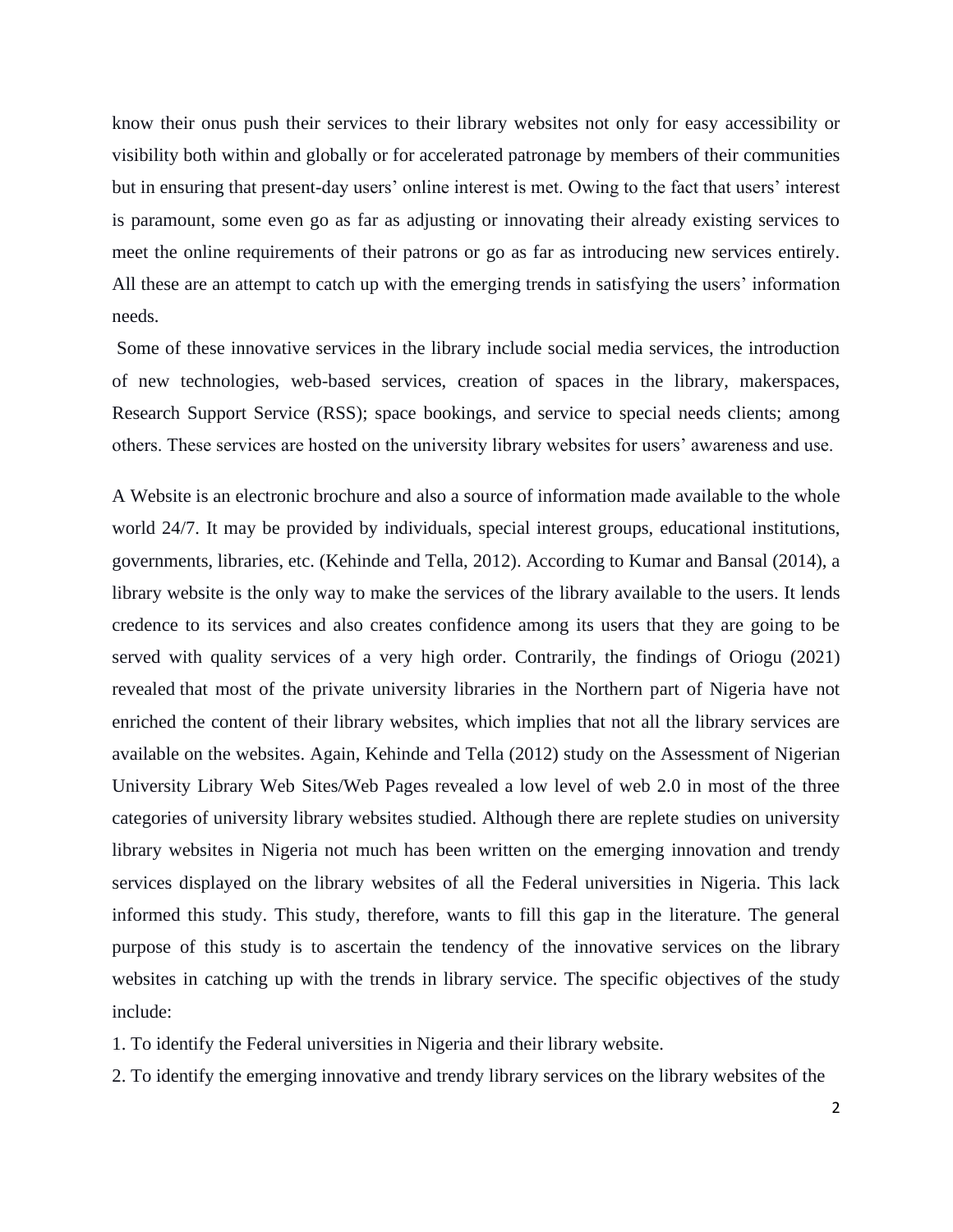Federal Universities in Nigeria.

3. To determine whether the innovative services displayed on each library website are adequate to catch up with trends in today's library service.

#### **Research Questions**

.

- 1. What are the library websites of Federal universities in Nigeria?
- 2. What are the innovative and trendy services on the library websites of the Federal Universities in Nigeria?
- 3. Does the emerging innovative and trendy services on the library websites of the federal universities adequate to measure or catch up with what is trendy in library service.

#### **Literature Review**

Emerging trends and innovative activities in libraries are helping to improve the quality of library services. Innovation is defined as a process that involves multiple activities to discover new ways to do things (Toolshero, 2013-2022). In the business world, innovations create larger opportunities that lead to the growth, survival, and success of a company. When companies innovate they set their organization in a different standard to identify new prospects and the best ways to solve present problems (Toolshero, 2013-2022). In the same way, when innovation and trendy services are applied in the library service, it's no doubt also sets the library in a different paradigm. It transforms old ways of offering library services into new trending ways which directly or indirectly brings to the libraries growth, relevance, and value. Again, the digital native's needs and expectations are likely to be met. No wonder, Song (2020) reiterates that users' needs are always the driving force behind library development. In order words, any innovation introduced must align with the needs of the users. Innovative practices applied in any library create its image in the minds of the users – the students, faculty, and staff. Innovation is also defined as the introduction of something new or different. It leads to the introduction of new ideas, devices, or methods (Henderson, 2017). Innovation as a concept refers to the process an organization embarks on to conceptualize brand new products…ideas to advance existing products and ideas in new ways (Purcell, 2019). Furthermore, Purcell (2019) in the business viewpoint stated three critical factors on the importance of innovation: growth of the company;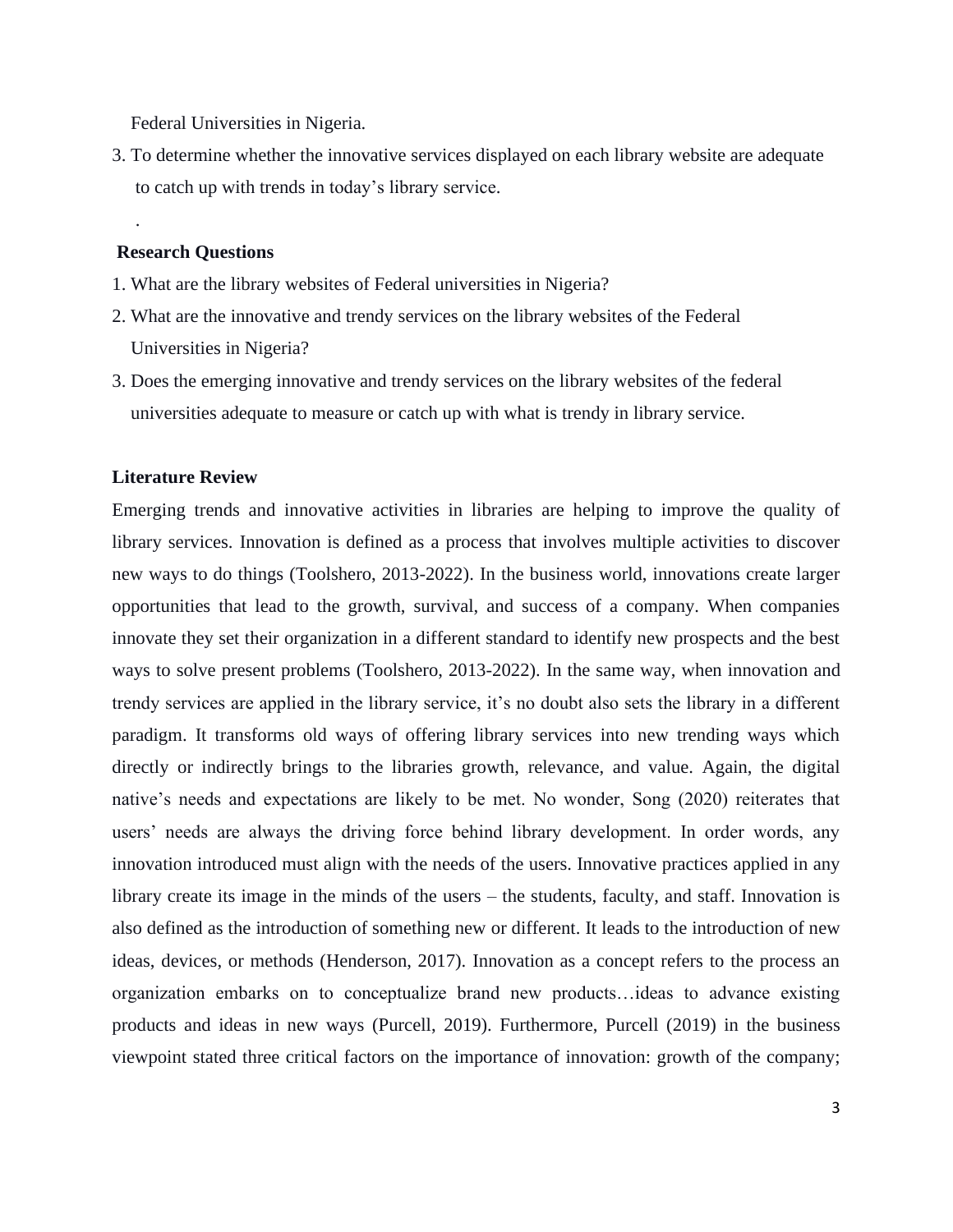organization's relevance, and helping in differentiating an organisation from others. Etebu and Zacchaeus (2020) in their study listed some innovative services in the Nigerian context: Online business support services for starts-up, Web Design Services, Blogging, Podcasting, Electronic Publishing, Online Information Search Services, Short Message Services (SMS), Online Training and workshops, Digital References, Database Production/Distribution Services among others**.** Jharotia (2018) stated that today's libraries use the latest trends to make their services popular and user-friendly, especially in the western world. These services are innovative some are offered using social networking sites and some are provided through mobile devices e.g. mobile phones; e-textbooks, E-readers; MP3 players, and Tablets. According to McManus (2009), web 2.0 which is among the innovative services is becoming part of users' primary activity online and libraries need to stay vital to their patrons by using them. This implies that technology plays a role in the realization of the most innovative services. Ayo-Olafere (2020) rightly states that the availability of technologies gives libraries the ability to offer customercentric services to their patrons. Newer technologies when adopted always reach the unreached and bridge the gap.

In the global North, one of the innovations in the library is embedded librarianship which is a distinctive innovation that moves the librarian out of the confines of the libraries and creates a new model of library and information work (Shumaker & Tally, 2009). One of the studies conducted in Nigeria also reported that an embedded library service is practiced in the Federal University of Technology, Owerri (FUTO) as one of their innovative services (Mbagwu & Iroeze, 2021). Other innovative services practiced in FUTO library include gaming, discussion spaces, research commons, an interactive Board, relaxation area (Nkiru, 2018). Mbagwu and Iroeze (2021) also listed the trends and innovative services which in their study is called contemporary or modern-day library services and they include web-based library services like virtual library tour, ask-a-librarian, web-forms, real-time services, bulletin board; social media services like Facebook, WhatsApp, Linkedln, Blogs, Twitter, Youtube, Flickr, SMS; Makerspace; chats service; instant messaging; provision of spaces; RFID; Gaming; personalized services; embedded library services; research common; and liaison programme among others.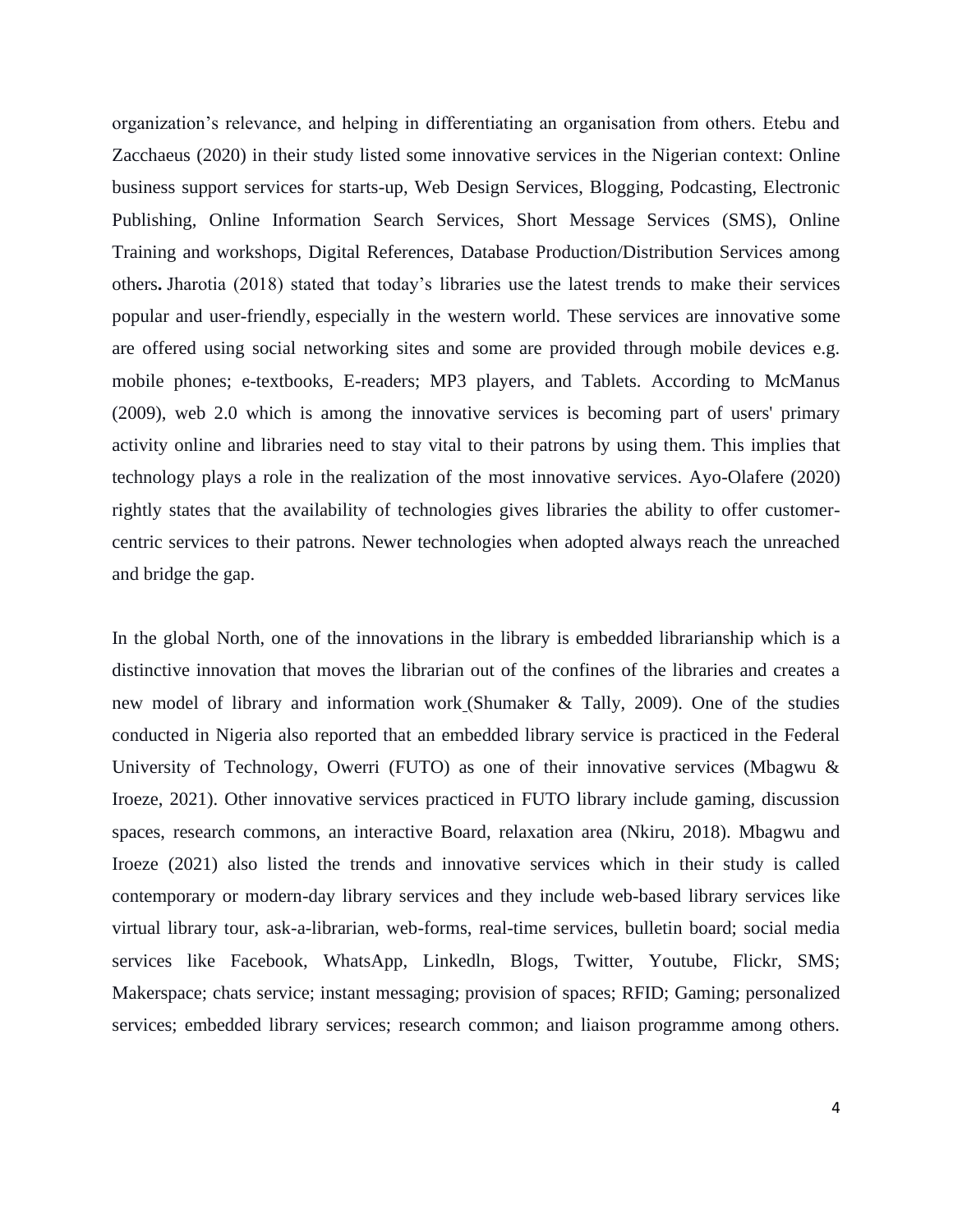The fastest way to create visibility and market or advertise these services is through library websites.

A library website provides a library with a website to offer its services and tell its story to its community and the outside world. In developed countries like the United States of America and Asia, the university libraries displayed their services on the home page of the library website. For instance, on the American University Washington D.C. library website (2022), american.edu/library, the innovative and trendy services displayed on their home page include Online learner support services; assistive technology/needs services; technology borrowing services- graphics, scientific and financial calculator, Headphones, Laptops, Portable Battery chargers, Power cords, SD card readers and video adapters; makerspace; social media and Audio/Visual Services; ask-a-librarian; digital scholarship; media services; faculty research guide; research data services, Digital research Archive; Locker reservation service meant for only graduate students; Study Room Reservation for group study and collaboration; Graduate Research Center meant for dedicated study and event place for graduate students too, etc. Again the University of Illinois library, (library.illinois.edu) displays the following emerging innovative and trendy services: social media services; Research services e.g. savvy researcher workshops, and research data service (RDS), which provides the Illinois research community with the expertise tools, and infrastructure necessary to manage and steward research data. Other services include FAQs; citation management tools; specialized services like library instruction services for faculty, Illinois experts for collaboration, Scholarly Commons, media commons; usability lab, and software for running usability tests and conducting collaborative research. Open access service (where questions about OA are treated). Other services include assistive technology which (provides information services for users with disabilities); Wireless Access; Loanable technology; virtual and Augmented Reality; Other technology services include: 3D printing and technology studios- for creating audio-visual, virtual reality, and other media.

In Asia, the University of Malaya Library offers social media services; Research support services; Lockers; Discussion Room; Wifi Access; PG and academic area; Researcher Room, Exhibition area, café; self returning book; self- charging machine; kiosk; leisure corner, among others [\(https://umlib.um.edu.my\)](https://umlib.um.edu.my/). At the University of Technology, Malaysia, the library has a personalized service called Librarian by appointment service, with this service the librarian helps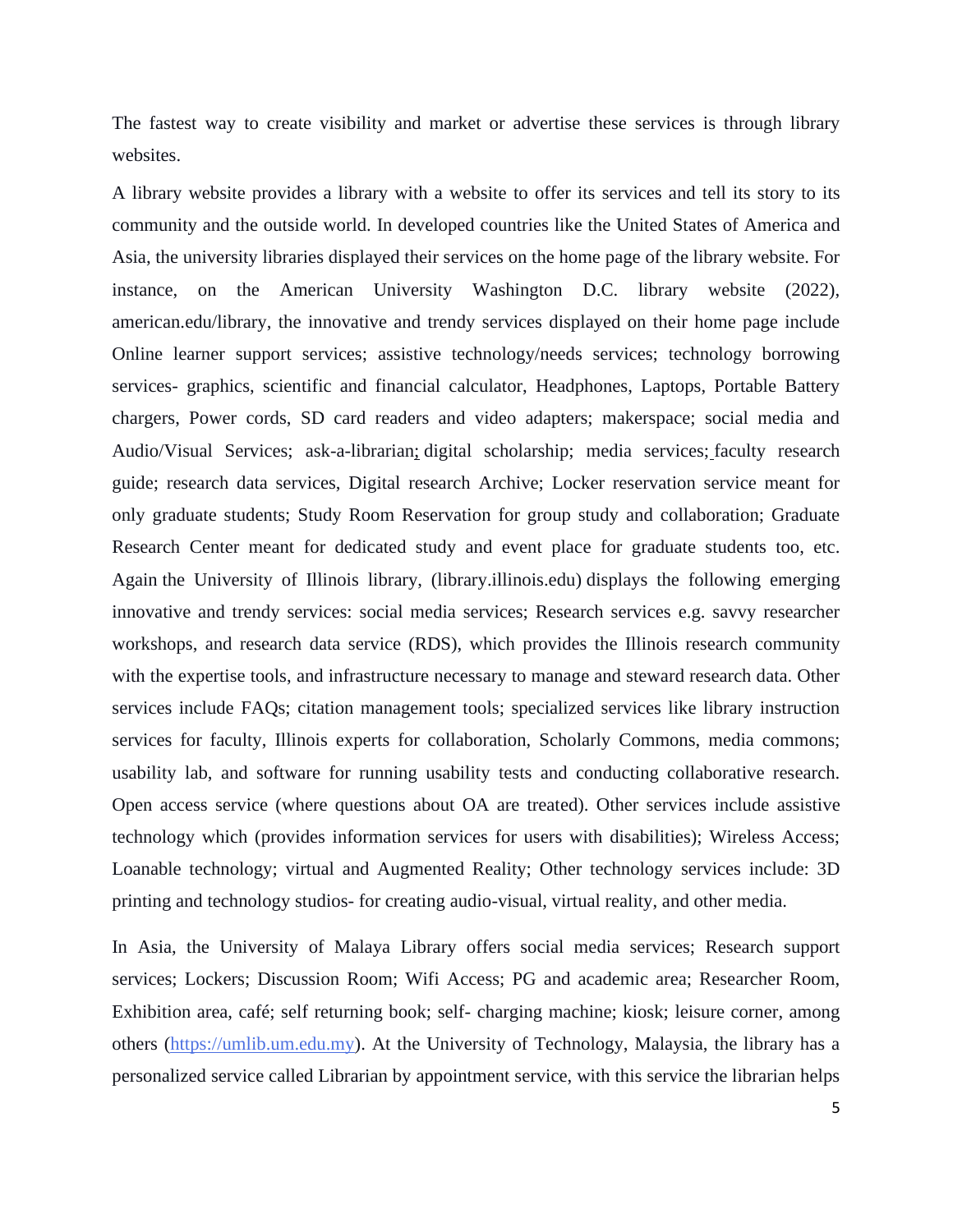users with guidance on how to use the library resources effectively. The library also offers social media services. Library services were also offered through media gallery; UTM Library News; UTM Gallerium; Online databases; Open access initiative; Research support services; library guide for open distance learners and other services offered through their IR.

In the developing country like South Africa, the University of Johannesburg Library, [https://www.uj.ac.za,](https://www.uj.ac.za/) the library website provides innovative /technology/modern services like IR; Research common; links to the library's social media services- Facebook, Twitter, LinkedIn, Youtube, and Instagram.; online training and tutorial videos; online information literacy module; service to students with disabilities**;** Library virtual events; Innovative Learning Hub which is a searchable content platform with a focus on blended and online teaching and learning as well as Fourth Industrial Revolution Initiative such as virtual Reality, Augmented Reality, Mixed Reality, and Artificial intelligence.

Through their Open Journal System (OJS) service they support Open Access publishing and dissemination of information through Open Access platforms. They also provide gaming, plagiarism, and innovative research services (website). At the University of Pretoria South Africa Library, [https://www.library.up.ac.za,](https://www.library.up.ac.za/) the following emerging trends and innovative services offered include Makerspace; Research Support service (RSS); space bookings, special needs clients; wi-fi access, research data repository, databases, and IR (UPSpace) and social media services, databases and IR (UPSpace).

# **Methodology**

A descriptive design was adopted for the study. The population of the study comprised all the 49 approved Federal University library websites in Nigeria. Document examination was used as an instrument for data collation. The researcher browsed through the NUC website to identify all the approved Federal Universities in Nigeria. Again official library websites of all the approved 49 Federal Universities in Nigeria were identified through the Internet and browsed one by one. Downloading and saving of the web page were done where necessary. From the home page of each university library's website, data for the study were gathered. This study concentrated on the innovative and trendy services displayed on the library website. Through the links on the websites, the web pages of these services were further browsed to get further information on how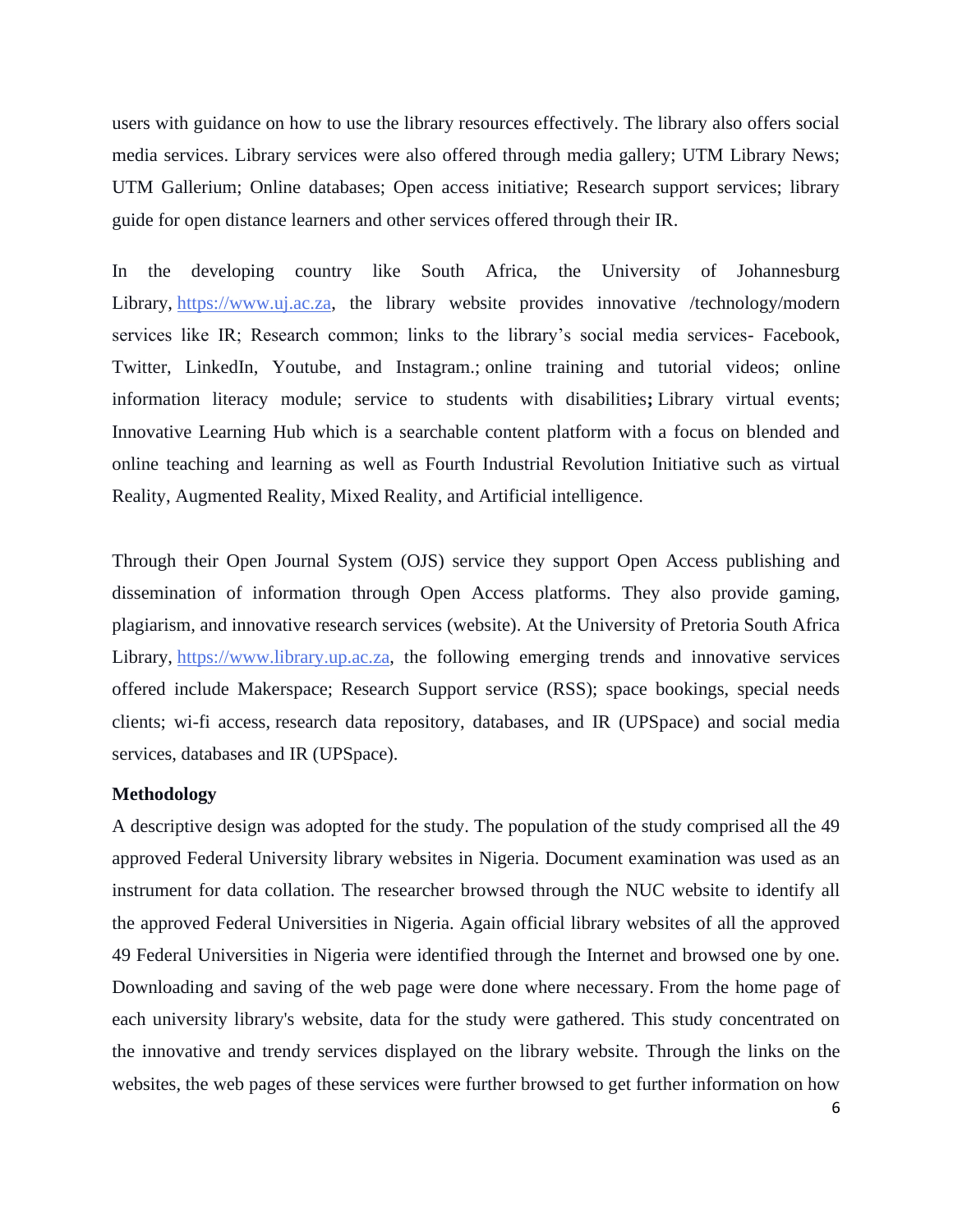they are used or offered to the patrons. The university libraries without official websites, the parent institution's websites were browsed through to know whether the library's websites are embedded on their website. It took the researcher four weeks (from Feb 21-March 21, 2022) to browse or navigate through all the 49 Federal Universities library websites in Nigeria. This study was guided by three research questions. RQ1 is on the identification of the universities and their Library websites. RQ2 is on the identification of the innovative and trendy services offered by each university while RQ3 is on finding the total number of innovative services offered by each university to ascertain they are adequate or inadequate in catching up with the trends in library service using a benchmark of 50%. Data collated were arranged in tables and analysed quantitatively using frequency tables and simple percentages.

# **Results**

## **Table 1: Library Websites of the Approved Federal Universities in Nigeria**

Table 1 is used to show the library websites of each of the 49 Approved Federal Universities in Nigeria**.**

| န္စ            | Name<br>of<br>Univers<br>ity/Libr<br>ary                            | Abbr.              | Library<br>URL                                                       | With url | Without<br>$\overline{a}$ | Year of<br>Establ |
|----------------|---------------------------------------------------------------------|--------------------|----------------------------------------------------------------------|----------|---------------------------|-------------------|
| $\mathbf{1}$   | University of Ibadan, Kenneth Dike<br>Library                       | UI                 | library.ui.edu.ng/@kdlibrary                                         |          |                           | 1948              |
| $\overline{2}$ | University of Nigeria Nsukka                                        | <b>UNN</b>         | https://library.unn.edu.ng/                                          | 1        |                           | 1960              |
| 3              | Obafemi Awolowo University-Hezekiah<br>Oluwasanmi, ile-ife Library  | <b>OAU</b>         | https://oauife.edu.ng/news-<br>events/itemlist/tag/ELIBRARY<br>E-Lib |          |                           | 1962              |
| 4              | Ahmadu Bello University, Kashim<br>Ibrahim Library                  | <b>ABU</b>         | https://library.abu.edu.ng                                           | 1        |                           | 1962              |
| 5              | University of Lagos                                                 | Unilag             | https://library.unilag.edu.ng/                                       | 1        |                           | 1962              |
| 6              | University of Benin                                                 | Uniben             | https://uniben.edu.ng/library/                                       | 1        |                           | 1970              |
| $\overline{7}$ | Bayero University Kano (BUK) Library                                | <b>BUK</b>         | https://library.buk.edu.ng/                                          | 1        |                           | 1975              |
| 8              | University of Calabar                                               | Unical             | https://library.unical.edu.ng/                                       | 1        |                           | 1975              |
| 9              | University of Ilorin                                                | Unilorin           | http://universitylibrary.unilorin.edu.ng/                            | 1        |                           | 1975              |
| 10             | University of Jos                                                   | Unijos             | https://www.unijos.edu.ng/library                                    | 1        |                           | 1975              |
| 11             | University of Maiduguri, Library                                    | Unimaid            | http://unimaidlibrary.com/                                           | 1        |                           | 1975              |
| 12             | Usman Dan Fodio University, Library                                 | <b>UDUSOK</b>      | https://www.udusok.edu.ng/abdullahi-fodio-<br>library/               | 1        |                           | 1975              |
| 13             | University of Port-harcourt, The Donald<br><b>Ekong Library</b>     | Uniport            | http://library.uniport.edu.ng/                                       | 1        |                           | 1975              |
| 14             | Federal University of Technology,<br>Owerri                         | <b>FUTO</b>        | https://library.futo.edu.ng                                          | 1        |                           | 1980              |
| 15             | Federal University of Technology,<br>Akure-Albert Ilemobade library | <b>FUTA</b>        | https://lib.futa.edu.ng/                                             | 1        |                           | 1981              |
| 16             | Modibbo Adama University of<br>Technology, Yola                     | <b>MAUTEC</b><br>н | No official website                                                  |          | 1                         | 1981              |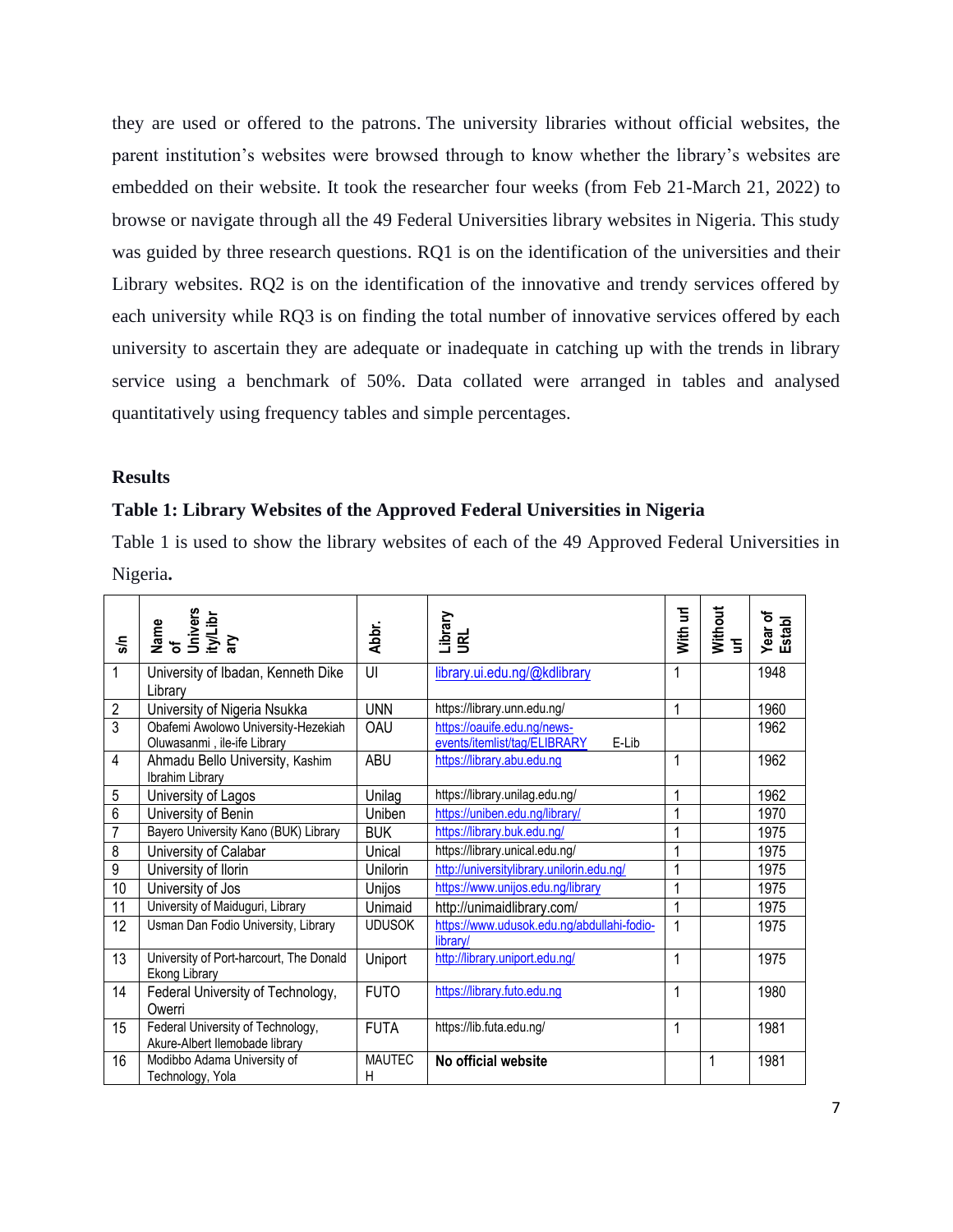| 17              | Federal university of Technology,<br>Minna                       | <b>FUTMinn</b><br>a                 | https://library.futminna.edu.ng/                                           |    |              | 1982    |
|-----------------|------------------------------------------------------------------|-------------------------------------|----------------------------------------------------------------------------|----|--------------|---------|
| 18              | Nigerian Defense Academy                                         | <b>NDA</b>                          | https://nda.edu.ng/academy-library/                                        |    |              | 1985    |
| 19              | University of Abuja                                              | Uniabuja                            | No official website                                                        |    | 1            | 1988    |
| 20              | Abubakar Tafawa, Balewa Uni versity                              | ATBU                                | https://portal.atbu.edu.ng/library                                         |    |              | 1988    |
| 21              | <b>Federal University of Agriculture</b><br>Makurdi              | <b>FUAM</b>                         | https://uam.edu.ng/library/                                                | 1  |              | 1988    |
| 22              | Fed University of Agriculture Abeokuta                           | <b>FUNAAB</b>                       | http://library.unaab.edu.ng/                                               | 1  |              | 1988    |
| $\overline{23}$ | University of Uyo                                                | Uniuyo                              | No official website                                                        |    | 1            | 1991    |
| 24              | Nnamdi Azikiwe University, Awka,<br>Festus Aghagbo Nwako Library | Unizik                              | https://unizik.edu.ng/library/                                             | 1  |              | 1992    |
| 25              | Michael Okpara University of<br>Agriculture, Umudike             | <b>MOUAU</b>                        | https://mouau.edu.ng/library/                                              | 1  |              | 1992    |
| 26              | National Open University of Nigeria,<br>Lagos-library            | <b>NOUN</b>                         | https://nou.edu.ng/index.php/directorates/li<br>$E$ -Lib<br>brary          |    |              | 2002    |
| 27              | Federal. University of Petroleum.<br>Resources Effurum           | <b>FUPRE</b>                        | No official website                                                        |    | $\mathbf{1}$ | 2007    |
| 28              | Federal University of Lokoja                                     | Fulokoja                            | https://library.fulokoja.edu.ng/                                           | 1  |              | 2011    |
| 29              | Fed. Uni versity Lafia-Library                                   | Fulafia                             | http://library.fulafia.edu.ng/                                             | 1  |              |         |
| 30              | Fed. Uni versity Kashere-Library                                 | <b>FUKASH</b><br>ERE                | fukashere.edu.ng/library                                                   | 1  |              | 2011    |
| 31              | Fed. Uni. Wukari                                                 | <b>FUWUK</b><br><b>ARI</b>          | No official website                                                        |    | $\mathbf{1}$ | 2011    |
| 32              | Fed. Uni. Dutsin-ma, library                                     | <b>FUDMA</b>                        | https://fudmalibrary.ng/                                                   | 1  |              | 2011    |
| 33              | Fed. Uni.Dutse, library                                          | <b>FUD</b>                          | https://fud.edu.ng/library.php                                             | 1  |              | $2011*$ |
| $\overline{34}$ | Federal University, Ndufu-Alike                                  | <b>FUNAI</b>                        | https://www.new.funai.edu.ng/library /                                     | 1  |              | 2011    |
| $\overline{35}$ | Federal University Oye Ekiti                                     | <b>FUOYE</b>                        | http://library.fuoye.edu.ng/                                               | 1  |              | 2011    |
| 36              | Federal University Otuoke, Bayelsa                               | <b>FUOTU</b><br>OKE                 | https://fuotuoke.edu.ng/the-university-<br>library/                        | 1  |              | 2011    |
| 37              | The Nign Police Academy, Wudi, lib                               | <b>NPA</b>                          | No official website                                                        |    | $\mathbf{1}$ | 2013    |
| 38              | Fed. Uni. Birnin-Kebbi                                           | <b>FUBK</b>                         | http://library.fubk.edu.ng/                                                | 1  |              | 2013    |
| 39              | Fed. Uni.Gusau                                                   | <b>FUGASH</b><br>UA                 | https://www.fugusau.edu.ng/the-university-<br>library/                     | 1  |              | 2018    |
| 40              | Fed. Uni.Gashua                                                  | <b>FUGUSA</b><br>U                  | https://fugashua.edu.ng/index.php/libraries-<br>E-Lib<br>21                |    |              | 2013    |
| 41              | Nigeria Maritime Uni. Okerenkoko                                 | <b>NMU</b>                          | http://nmulibrary.net/                                                     | 1  |              | 2018    |
| 42              | Air Force Institute of Tech Kaduna                               | <b>AFIT</b>                         | No official website                                                        |    | 1            | 2018    |
| 43              | Nigerian Army University BIU                                     | <b>NAUB</b>                         | https://naub.edu.ng/about-library/                                         | 1  |              | 2018    |
| 44              | Fed. Uni.of Health Sciences, Otukpo                              | <b>FUHSO</b>                        | No official website                                                        |    | 1            | 2020    |
| 45              | Fed. Uni. of Agriculture, Zuru                                   | <b>FUAZ</b>                         | https://www.fuaz.edu.ng/index.php/acc<br>ordion-3/151-e-library<br>- E-Lib |    |              | 2020    |
| 46              | Fed. Uni of Tech Babura                                          | <b>FUTB</b>                         | No official website                                                        |    | 1            | 2021    |
| 47              | FUT, Ikot Abasi Akwa Ibom                                        | <b>FUTIKO</b><br><b>TABASI</b>      | No official website                                                        |    | $\mathbf{1}$ | 2021    |
| 48              | Fed. Uni of Health Sciences, Azare,                              | <b>FUHSA</b>                        | No official website                                                        |    | 1            | 2021    |
| 49              | Fed. Uni of Health Sci, Ila Oragun                               | <b>FUHSIL</b><br><b>AORAG</b><br>UN | No official website                                                        |    | $\mathbf{1}$ | 2021    |
|                 |                                                                  |                                     |                                                                            | 33 | 12           |         |

Table 1 shows that 33 (67.3%) out of 49 Federal universities in Nigeria have official library websites, they include the Kenneth Dike Library, University of Ibadan established in 1948 with the URL [\(library.ui.edu.ng/@kdlibrary\); the](mailto:library.ui.edu.ng/@kdlibrary);) Nnamdi Azikiwe Library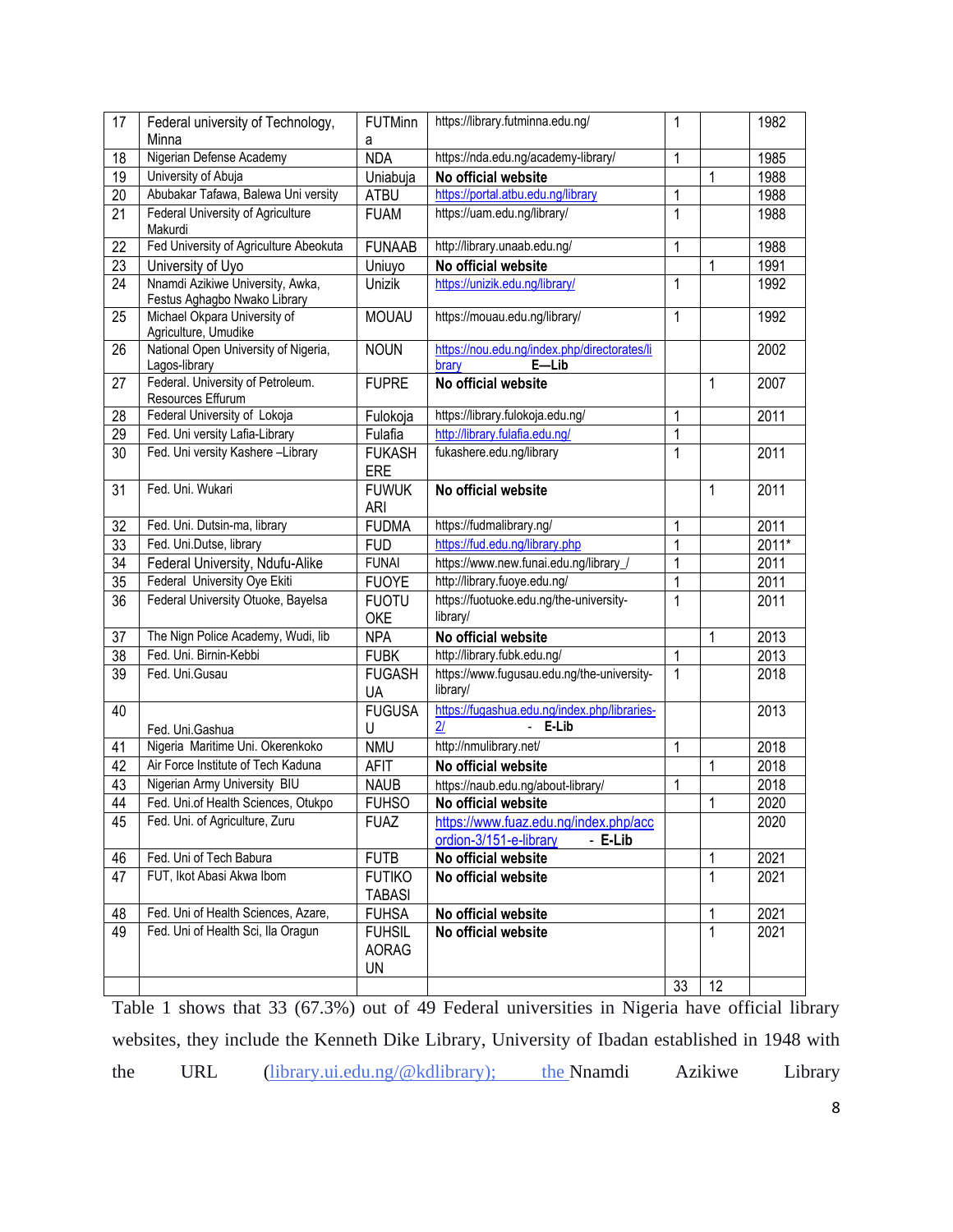University of Nigeria Nsukka established in 1962 with the URL ( [https://library.unn.edu.ng/\)](https://library.unn.edu.ng/); Kashim Ibrahim Library, Ahmadu Bello University @ [https://library.abu.edu.ng](https://library.abu.edu.ng/) among others. 12 (24.5%) universities have no library website e.g. MAUTECH; Uniabuja, UniUyo established in 1981,1988, and 1991 respectively while 4 (8.2%) have e-library-OAU and FUAZ, etc.

|              | <b>INNOVATIVE AND TRENDY LIBRARY SERVICES</b>                  |         |             |                                             |                                             |                                   |                                                              |                                      |                                                               |                           |                               |                                                 |                                                                                  |                                                                |                     |                                            |                                               |                                     |                       |                       |                  |                                       |                               |
|--------------|----------------------------------------------------------------|---------|-------------|---------------------------------------------|---------------------------------------------|-----------------------------------|--------------------------------------------------------------|--------------------------------------|---------------------------------------------------------------|---------------------------|-------------------------------|-------------------------------------------------|----------------------------------------------------------------------------------|----------------------------------------------------------------|---------------------|--------------------------------------------|-----------------------------------------------|-------------------------------------|-----------------------|-----------------------|------------------|---------------------------------------|-------------------------------|
| 응            | $\overline{\phantom{0}}$                                       | $\sim$  | ຕ           | ↽                                           | ഹ                                           | ڡ                                 | ~                                                            | $\infty$                             | ຶ                                                             | ₽                         | ↽<br>$\overline{\phantom{0}}$ | ົ<br>$\overline{\phantom{0}}$                   | ຕ<br>$\overline{\phantom{0}}$                                                    | ▿<br>$\overline{\phantom{0}}$                                  | က<br>$\overline{ }$ | ڥ                                          | r<br>$\overline{\phantom{0}}$                 | ≌                                   | ౽                     | ສ                     | 2                | $\boldsymbol{\mathcal{Z}}$            | ສ                             |
| <b>ITEMS</b> | ᢍ<br>Ѣ<br>ω<br>ε<br>᠊ᢛ<br>ş<br>یّ<br>er<br>Ser<br>$\circ$<br>ഗ | ¥<br>နိ | ē<br>Online | 등<br>c<br>æ<br>횰<br>=<br>ᢍ<br>÷<br>के<br>ÆT | Φ<br>$\tilde{}$<br>ိန္ယ<br>∍<br>Ο<br>ш<br>ಕ | نة.<br>G<br>۰<br>c<br>æ<br>c<br>മ | ಀೢ<br>Ξ<br>识<br>ㅎ<br>._<br>띥<br>₫<br>vī.<br>ته ⊇<br>$\equiv$ | ⋗<br>Φ<br>Deliv<br>ں<br>$\circ$<br>≏ | Ѣ<br>Φ<br>Φ<br>Ż<br>Ω.<br>౨<br>횽<br>ပ<br>۵J<br>Œ٥<br>o<br>ഗ പ | m<br>۵۵<br>ت<br>ത<br>င္တိ | ວ<br>aming<br>ပ               | ۰<br>٤<br>٤<br>۰<br>്<br>ㅎ<br>œ<br>Φ<br>ø<br>قع | -<br>-<br>$\circ$<br>متعد<br>↗<br>त्व<br>ݠ<br>$\overline{\mathbf{c}}$<br>2<br>.≐ | c<br>ω<br>œ<br>$-$<br>ъ<br>ω<br>σ<br>∸<br><u>ত</u><br>$\Omega$ | canning<br>Ō        | €<br>53<br>$\mathbf{a}$<br>÷<br>ā E<br>ه ۵ | -<br>☜<br>ō<br>ទូ<br>Ξ<br><u>e.</u><br>Ξ<br>o | ᇃ<br>ω<br>aliz<br>c<br>ഗ<br>Φ<br>o. | ā.<br>ق<br>္တ<br>Chat | ॆ<br>공<br>Φ<br>웉<br>ш | c<br>Café/Cantee | ΚM<br>=<br>$\circ$<br>Ē<br>8<br>Staff | ഗ<br>ব<br><b>ARRIV</b><br>NEW |

**Table 2:** Emerging Innovative and Trendy Services on the Federal University Library Websites in Nigeria

Table 2 reveals the emerging innovative and trendy services displayed on the library websites of the Federal Universities in Nigeria. Emerging innovative and trendy services found were twenty-three in number. They include social media services; Online Public Access Catalogue services (OPAC); Online Reference services; Ask-a-librarian services; E-resources services (e.g. databases both subscribed and those in Open Access); Technologies borrowing services; Quick links which provide IR, OER services to patrons; document delivery services (DSS); provision of library services to Special Needs People or clients; Provision of Spaces in the library for discussions; gaming services; Research commons; Virtual library tour; Digital media laboratory; scanning services; digital printing or publishing services; Online User education; Personalized services; Chat services; Embedded Library services; provision of Café/canteen; staff common room; and showcasing of new arrivals in the library respectively.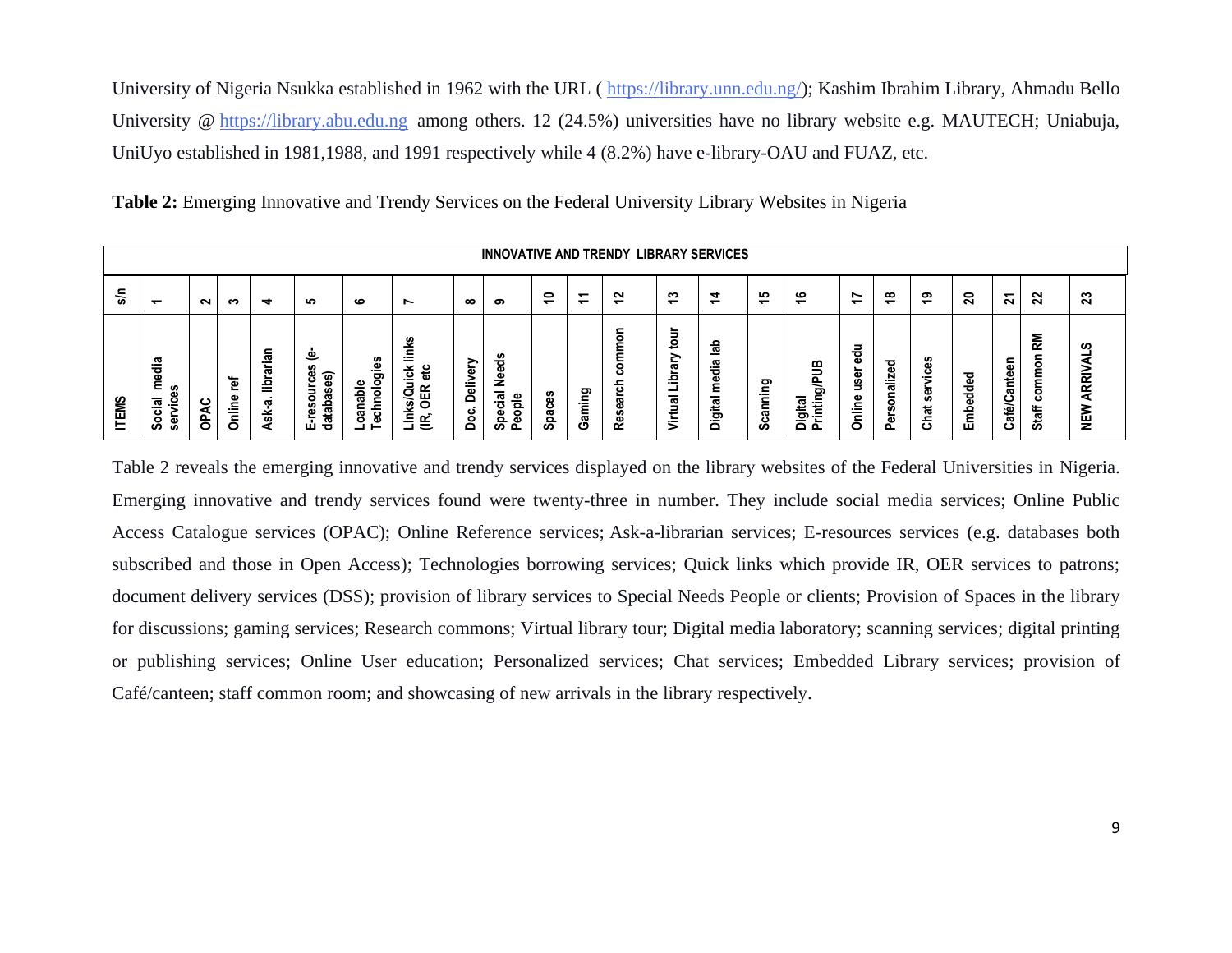**Table 3**: Total Number of Innovative and Trendy Services Offered via the Library Websites and the number of Universities that offer them.

| Names of the<br>Univs        |                          | INNOVATIVE AND TRENDY LIBRARY SERVICES ON THE LIBRARY WEBSITES |            |             |                              |                          |                                      |      |             |          |        |                       |                |                         |          |                           |                    |              |            |                           |              |                    |                 |                          |
|------------------------------|--------------------------|----------------------------------------------------------------|------------|-------------|------------------------------|--------------------------|--------------------------------------|------|-------------|----------|--------|-----------------------|----------------|-------------------------|----------|---------------------------|--------------------|--------------|------------|---------------------------|--------------|--------------------|-----------------|--------------------------|
|                              | Social media<br>services | OPAC                                                           | Online ref | Ask-a. libn | E-resources<br>(e-databases) | Loanable<br>Technologies | LInks/Quick<br>links (IR,<br>OER etc | DDS8 | <b>SNP</b>  | Spaces   | Gaming | common<br><b>Rsch</b> | Vir .lib. tour | Digital media<br>lab    | Scanning | Digital<br>Printing/PUB   | Online user<br>edu | Personalized | Chat Serv. | Embedded                  | Café/Canteen | common RM<br>Staff | NEW<br>ARRIVALS | Total No. of<br>services |
| UI                           | Υ                        |                                                                |            |             | Y                            |                          |                                      |      |             |          |        |                       |                |                         |          |                           |                    |              |            |                           |              |                    | Y               | 3(13.0)                  |
| <b>UNN</b>                   | Y                        | Y                                                              |            |             | Y                            |                          | Υ                                    |      |             |          |        |                       | Y              |                         |          |                           |                    |              |            |                           |              |                    |                 | 5(21.7)                  |
| OAU                          |                          |                                                                |            |             |                              |                          | Y                                    |      |             |          |        |                       |                |                         |          |                           |                    |              |            |                           |              |                    |                 | 1(4.4)                   |
| <b>ABU</b>                   |                          | Υ                                                              | Y          | Y           | Y                            |                          |                                      |      | Y           |          |        | Y                     |                |                         |          |                           |                    |              |            |                           |              |                    |                 | 6(26.1)                  |
| Unilag                       | Y                        | Y                                                              |            | Y           |                              | Y                        | Y                                    | Y    | Y           |          |        |                       |                |                         |          |                           |                    |              |            |                           |              |                    |                 | 7(30.4)                  |
| Uniben                       |                          |                                                                |            |             |                              |                          | Y                                    |      |             |          |        |                       |                |                         |          |                           |                    |              |            |                           |              |                    |                 | 1(4.4)                   |
| <b>BUK</b>                   |                          | Y                                                              |            |             | Y                            |                          |                                      |      |             |          |        |                       |                |                         |          |                           |                    |              |            |                           |              |                    |                 | 2(8.7)                   |
| <b>UNICA</b>                 |                          | Y                                                              |            |             | Y                            |                          |                                      |      |             |          |        |                       |                |                         |          |                           |                    |              |            |                           |              |                    |                 | 2(8.7)                   |
| Unilorin                     |                          | Y                                                              |            |             | Y                            |                          | Y                                    |      |             |          |        |                       |                | Y                       |          |                           |                    |              |            |                           |              |                    |                 | 4(17.4)                  |
| <b>UNIJO</b><br>$\mathsf S$  | Y                        | Υ                                                              |            |             | Y                            |                          | Y                                    |      |             |          |        |                       | Y              | Y                       |          |                           |                    |              |            |                           |              |                    |                 | 6(26.1)                  |
| <b>UNIMAI</b><br>$\mathsf D$ |                          |                                                                |            | E           | Χ                            | P                        |                                      | R    | $\mathsf E$ | D        |        | E                     | X              | P                       |          | R                         | $\mathsf E$        | D            |            |                           |              |                    |                 | 0                        |
| <b>UDUS</b><br>OK            |                          | Y                                                              |            |             | Y                            |                          |                                      |      |             |          |        |                       |                | Y                       |          |                           |                    |              | Y          |                           | Y            | Y                  | Y               | 7(30.4)                  |
| Uniport                      |                          | Y                                                              |            |             | Y                            | Y                        |                                      |      |             |          |        |                       |                |                         |          |                           |                    |              |            |                           |              |                    |                 | 3(13.0)                  |
| <b>FUTO</b>                  | Y                        | Y                                                              |            |             | Ÿ                            |                          | Y                                    |      |             | Y        | Y      |                       |                |                         |          |                           |                    |              |            | Y                         |              |                    |                 | 7(30.4)                  |
| <b>FUTA</b>                  | Y                        |                                                                |            |             | Ÿ                            |                          | Y                                    |      |             |          |        |                       |                | Y                       |          |                           |                    |              |            |                           |              |                    |                 | 4(17.4)                  |
| <b>MAUTE</b><br>CH           | $\overline{X}$           | X                                                              | X          | X           | $\overline{X}$               | X                        | $\overline{\mathsf{x}}$              | X    | Χ           | $\times$ | X      | X                     | X              | $\overline{\mathsf{X}}$ | X        | X                         | X                  | X            | X          | X                         | X            | X                  | X               | $\overline{\phantom{a}}$ |
| <b>FUTMI</b><br><b>NNA</b>   | Υ                        | Y                                                              |            |             | Υ                            |                          | Y                                    |      |             |          |        |                       |                |                         |          |                           |                    |              |            |                           |              |                    |                 | 4(17.4)                  |
| <b>NDA</b>                   |                          | Y                                                              |            |             |                              |                          | Y                                    |      |             |          |        |                       |                | $Y^*$                   |          |                           |                    |              |            |                           |              |                    |                 | 3(13.0)                  |
| <b>UNIAB</b>                 | X                        | X                                                              | Х          | Χ           | X                            | X                        | $\overline{X}$                       | X    | X           | X        | Χ      | X                     | X              | $\overline{X}$          | X        | $\boldsymbol{\mathsf{X}}$ | X                  | X            | X          | $\boldsymbol{\mathsf{X}}$ | X            | X                  | X               | $\overline{\phantom{a}}$ |
| <b>UJA</b>                   |                          |                                                                |            |             |                              |                          |                                      |      |             |          |        |                       |                |                         |          |                           |                    |              |            |                           |              |                    |                 |                          |
| <b>ATBU</b>                  |                          |                                                                |            |             | Y                            |                          |                                      |      |             |          |        |                       | Y              |                         |          |                           |                    |              |            |                           |              |                    |                 | 2(8.7)                   |
| <b>FUAM</b>                  |                          | Υ                                                              |            |             | Y                            |                          |                                      |      |             |          |        |                       |                |                         |          |                           |                    |              |            |                           |              |                    |                 | 2(8.7)                   |
| <b>FUNAA</b><br>$\sf B$      |                          | Y                                                              |            |             |                              |                          |                                      |      |             |          |        |                       |                |                         |          |                           |                    |              |            |                           |              |                    |                 | 1(4.4)                   |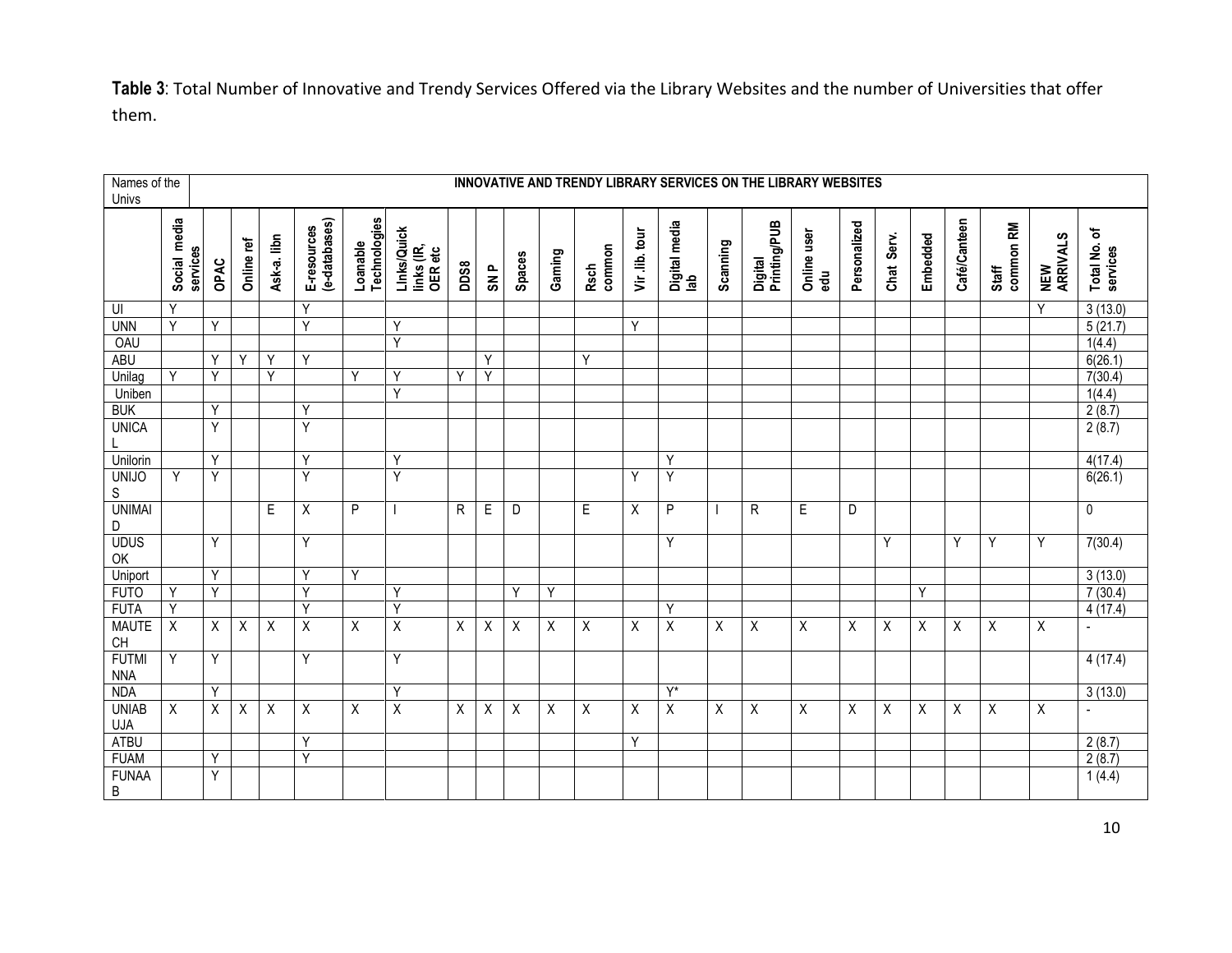| <b>UNIUY</b><br>$\circ$  | Χ | $\sf X$ | $\sf X$     | X | X              | X              | Χ       | Χ | X | X | Χ | Χ           | X | Χ            | X | Χ       | Χ           | Χ | X | Χ | Χ | Χ | Χ           | $\overline{\phantom{a}}$ |
|--------------------------|---|---------|-------------|---|----------------|----------------|---------|---|---|---|---|-------------|---|--------------|---|---------|-------------|---|---|---|---|---|-------------|--------------------------|
| <b>UNIZIK</b>            | Y |         |             |   |                |                | Y       |   |   |   |   |             |   |              | Y | Y       |             |   |   |   |   |   |             | 4(17.4)                  |
| <b>MOUA</b>              |   |         |             |   |                |                |         |   |   |   |   |             |   |              | Y | Y(2)    |             |   |   |   |   |   |             | 2(8.7)                   |
| U                        |   |         |             |   |                |                |         |   |   |   |   |             |   |              |   |         |             |   |   |   |   |   |             |                          |
| <b>NOUN</b>              |   |         |             |   | Y              |                |         |   |   |   |   |             |   |              |   |         |             |   |   |   |   |   |             | 1(4.4)                   |
| <b>FUPRE</b>             | X | X       | X           | X | $\sf X$        | X              | Χ       | X | X | X | Χ | $\sf X$     | X | Χ            | Χ | Χ       | X           | X | Χ | X | Χ | X | X           |                          |
| <b>FULOK</b>             |   |         |             |   | Y              |                | Y       |   |   |   |   |             |   |              |   |         |             |   |   |   |   |   |             | 2(8.7)                   |
| <b>OJA</b>               |   |         |             |   |                |                |         |   |   |   |   |             |   |              |   |         |             |   |   |   |   |   |             |                          |
| Fulafia                  |   | Y       |             | Y | Y              |                |         |   |   |   |   |             |   |              |   |         | Y           |   |   |   |   |   |             | $\overline{4(17.4)}$     |
| <b>FUKAS</b>             |   |         |             |   |                |                |         |   |   |   |   |             |   |              |   |         |             |   |   |   |   |   |             | 0                        |
| <b>HERE</b>              |   |         |             |   |                |                |         |   |   |   |   |             |   |              |   |         |             |   |   |   |   |   |             |                          |
| <b>FUWU</b><br>KARI      | Χ | Χ       | Χ           | Χ | X              | X              | Χ       | Χ | Χ | Χ | Χ | Χ           | Χ | Χ            | Χ | Χ       | X           | Χ | X | Χ | Χ | Χ | Χ           |                          |
| <b>FUDM</b>              |   |         |             |   | Y              |                | Y       |   |   |   |   |             |   |              |   |         |             |   |   |   |   |   |             | 2(8.7)                   |
| A                        |   |         |             |   |                |                |         |   |   |   |   |             |   |              |   |         |             |   |   |   |   |   |             |                          |
| <b>FUD</b>               |   |         |             |   |                |                |         |   |   |   |   |             |   |              |   |         |             |   |   |   |   |   |             | $\Omega$                 |
| <b>FUNAI</b>             |   |         |             |   | Y              |                | Y       |   |   |   |   |             |   | Y            |   |         |             |   |   |   |   |   |             | 3(13.0)                  |
| <b>FUOYE</b>             |   | Y       |             |   | Y              |                | Y       |   |   |   |   |             |   |              |   |         |             | Y | Y |   |   |   |             | 5(21.7)                  |
| <b>FUOTU</b>             |   |         |             |   |                |                |         |   |   |   |   |             |   |              |   |         |             |   |   |   |   |   |             | 0                        |
| $-OKE$                   |   |         |             |   |                |                |         |   |   |   |   |             |   |              |   |         |             |   |   |   |   |   |             |                          |
| <b>NPA</b>               | X | X       | Χ           | Χ | X              | Χ              | Χ       | Χ | Χ | X | Χ | X           | Χ | Χ            | Χ | X       | Χ           | Χ | X | Χ | X | Χ | Χ           | $\sim$                   |
| <b>FUBK</b>              |   |         |             |   |                |                |         |   |   |   |   |             |   |              |   |         |             |   |   |   |   |   |             | 0                        |
| <b>FUGUS</b>             |   |         |             |   |                |                |         |   |   |   |   |             |   |              |   |         |             |   |   |   |   |   |             | $\mathbf{0}$             |
| AU                       |   |         |             |   |                |                |         |   |   |   |   |             |   |              |   |         |             |   |   |   |   |   |             |                          |
| <b>FUGAS</b>             |   |         |             |   |                |                |         |   |   |   |   |             |   |              |   |         |             |   |   |   |   |   |             | $\mathbf 0$              |
| <b>HUA</b><br><b>NMU</b> |   |         |             |   | Y              |                | Y       |   |   |   |   |             |   |              |   |         |             |   |   |   |   |   | Y           | 3(13.0)                  |
|                          |   |         |             |   |                |                |         |   |   |   |   |             |   |              |   |         |             |   |   |   |   |   |             |                          |
| AFIT<br><b>NAUB</b>      | X | X<br>Y  | X           | X | X              | X              | X       | X | X | X | X | X           | X | X            | X | X       | Χ           | X | X | X | X | X | X           | 1(4.4)                   |
| <b>FUSHO</b>             | Χ | Χ       | X           | Χ | X              | Χ              | X       | Χ | Χ | Χ | Χ | Χ           | Χ | Χ            | Χ | Χ       | X           | Χ | X | Χ | X | Χ | Χ           |                          |
| <b>FUAZ</b>              |   |         |             |   | Y              |                |         |   |   |   |   |             |   |              |   |         |             |   |   |   |   |   |             | 1(4.4)                   |
| <b>FUTB</b>              | Χ | Χ       | Χ           | Χ | $\sf X$        | Χ              | Χ       | Χ | Χ | Χ | X | Χ           | X | Χ            | Χ | Χ       | X           | Χ | X | Χ | Х | Χ | Χ           | $\overline{a}$           |
| <b>FUTIK</b>             | X | X       | $\mathsf X$ | X | $\overline{X}$ | $\overline{X}$ | $\sf X$ | X | Χ | Χ | X | $\mathsf X$ | Χ | $\pmb{\chi}$ | X | $\sf X$ | $\mathsf X$ | Χ | Χ | X | Χ | Χ | $\mathsf X$ | $\overline{a}$           |
| <b>OTABA</b>             |   |         |             |   |                |                |         |   |   |   |   |             |   |              |   |         |             |   |   |   |   |   |             |                          |
| SI                       |   |         |             |   |                |                |         |   |   |   |   |             |   |              |   |         |             |   |   |   |   |   |             |                          |
| <b>FUHSA</b>             | Χ | Χ       | Χ           | Χ | $\sf X$        | X              | Χ       | X | Χ | Χ | X | X           | Χ | X            | X | Χ       | X           | Χ | Χ | Χ | Χ | Х | X           | $\blacksquare$           |
| <b>FUHSI</b>             | X | X       | X           | X | X              | X              | X       | X | X | X | X | Χ           | X | X            | X | X       | X           | Χ | X | X | X | Χ | X           | $\blacksquare$           |
| LASRA<br><b>GUN</b>      |   |         |             |   |                |                |         |   |   |   |   |             |   |              |   |         |             |   |   |   |   |   |             |                          |

X= Represents those without Official Library website, Blank spaces = Represent no innovative service; Y= Represents presence of Library service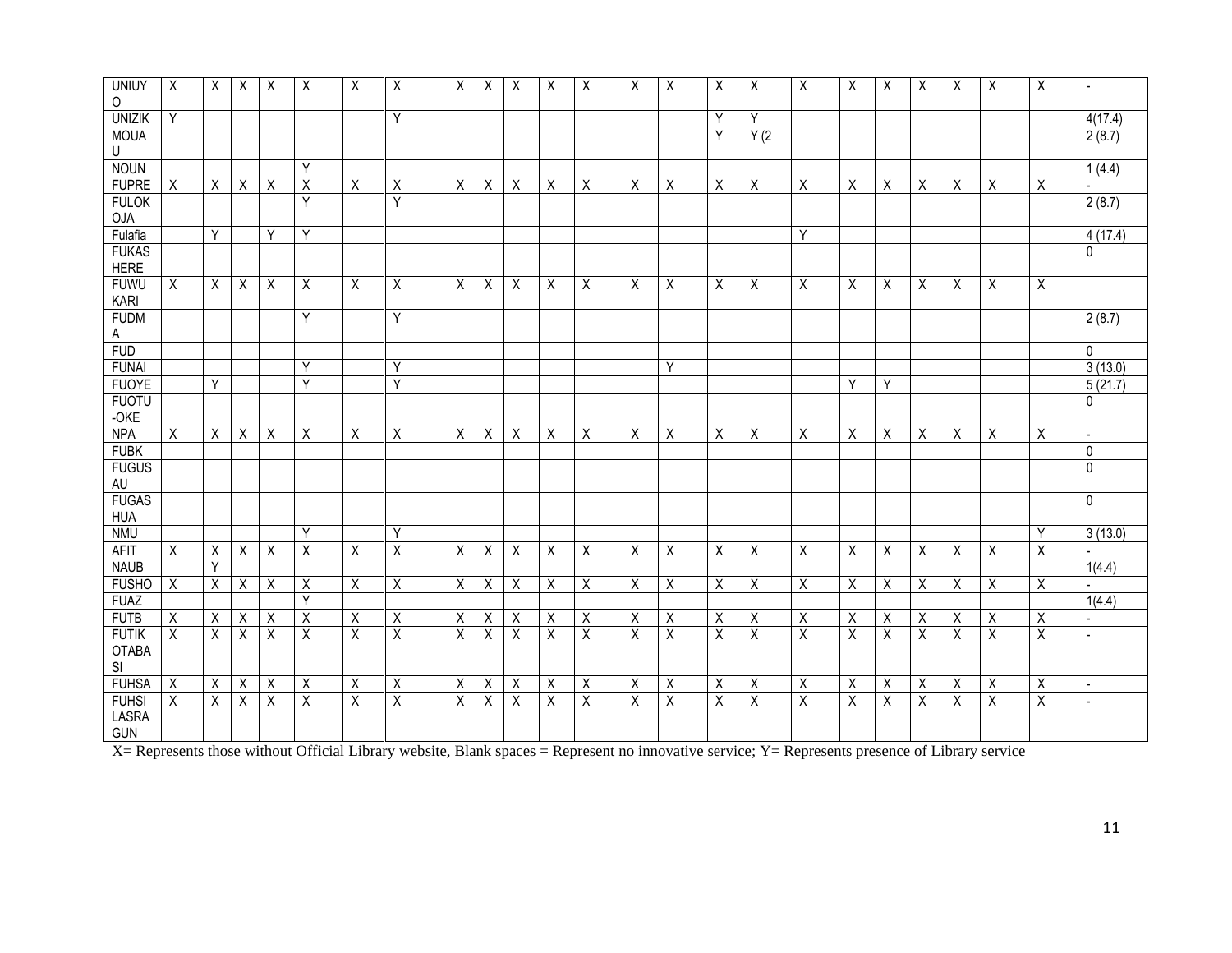Table 3 presents data on the total number of innovative and trendy services offered by each university as displayed on the library websites. For instance, the University of Lagos (Unilag) Library, the Library Federal University of Technology, Owerri (FUTO), and Usman Danfidio University Sokoto (UDUSOK) have the highest number of innovative and trendy services of 7 (30.4%) out of 23 displayed on the websites of all the 49 Federal universities. The services displayed on the library website of Unilag library include links to the Social Media Services dedicated to the library and managed by the librarians, OPAC, Ask-a-librarian, Technology borrowing services, Quick Links, Document Delivery Services (DSS), and Services for special needs people. FUTO library has the following services on their website: links to Social media services like that of the Unilag Library; OPAC; E-resources; Quick links to IR, OER; Spaces e.g. discussion spaces; Gaming services; embedded library services. Apart from ABU and Unijos libraries which have 6 (26.1%) services each, the rest of the libraries have between 0-5 innovative services on their library websites, which are on the ratios of **7**:2:4:6:6:7 universities to 0:5:4:3:1:2 innovative and trendy services respectively. Seven of the Universities have library websites but no services are hosted on them this includes Unimaid library whose website has expired, FUBK, FUGASHUA, etc. Again 12 or 24.5% of the universities have no library website and as such no online services were provided.

#### **Discussion**

The importance of library websites in the creation of awareness and use of library services cannot be over-emphasized especially in this digital era where digital information is preferred over conventional ones. When library services are hosted on the web it knows no bounds, again there would be no geographic bottlenecks, and can be accessed 24/7. It is therefore very imperative that academic libraries which aimed to support teaching, learning, research, and community services of their parent institution should as a matter of urgency ensures they move all their services to the web, not only to increase the global visibility and relevance but to ensure that their services reach the unreached.

Technological advancement has made patrons prefer to source their information online. This has made libraries initiate ideas in introducing innovative services and integrating them on their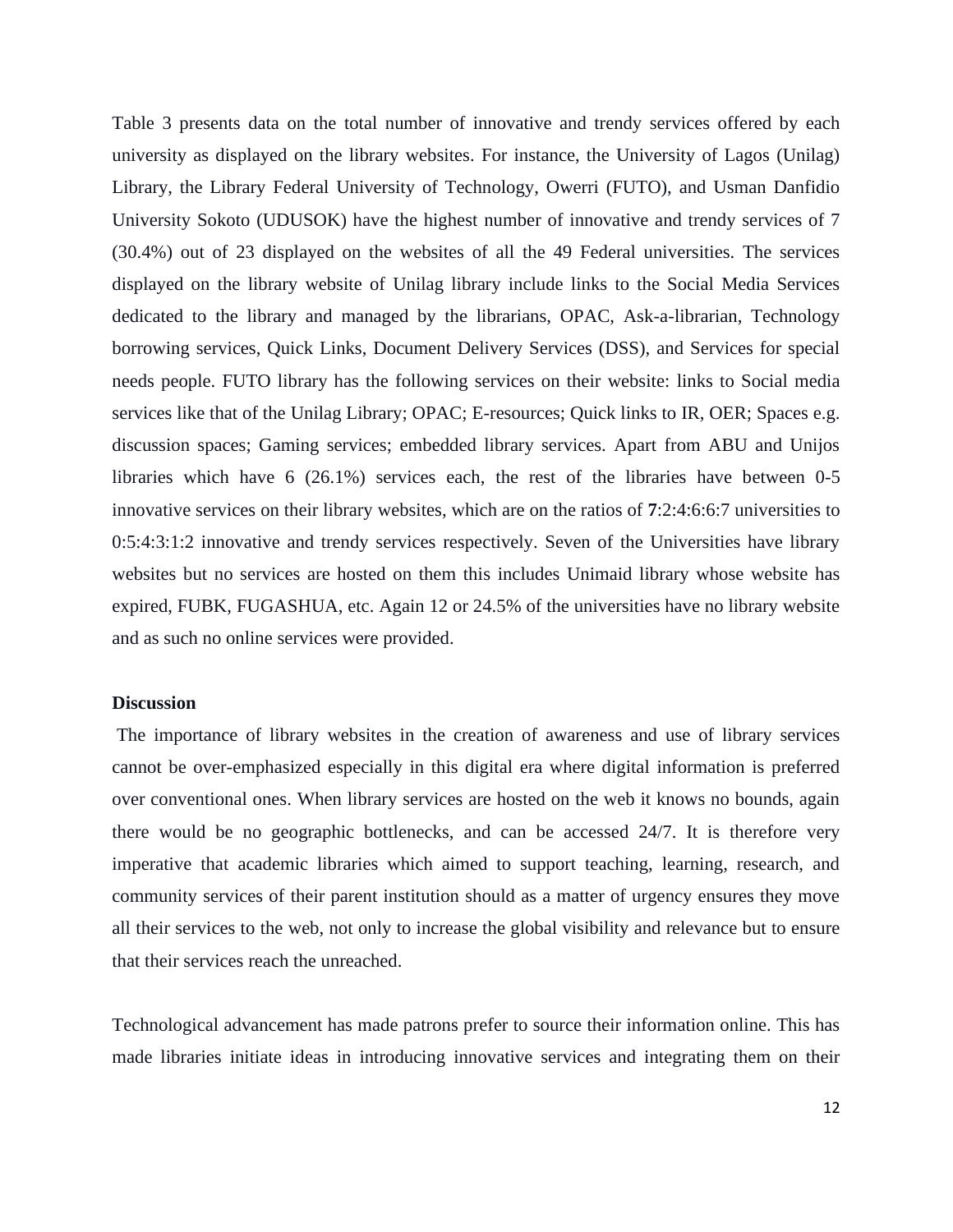library websites to meet not only the information needs, and expectations of the patrons but to move the services where the contemporary patrons desired to go. Besides, they also want to catch up with emerging trends of moving from static services to interactive, from face-to-face to online, from service-oriented to user-oriented, etc. This study has been able to gather these services especially the innovative and trendy services integrated on the library websites. These emerging innovative and trendy services include social media services; technology borrowing services; Links to the IR, OER; OPAC services; provision of spaces for users to stay and discuss or interact; gaming; research commons; embedded services; café/canteen; personalized services, and showcasing of new arrivals. It is not surprising that some academic libraries either out of negligence or working behind schedule or ignorant of the importance of websites failed to link up some of their services on their library home page. For instance, Unical and BUK libraries did not link up their social media services e.g. Facebook: <https://m.facebook.com/universityofcalabarlibrary/> and [https://www.facebook.com/gr](https://www.facebook.com/groups/1664052460507440/?ref=share) [oups/1664052460507440/?ref=share](https://www.facebook.com/groups/1664052460507440/?ref=share) on their library web sites. Hence these libraries are not using their library websites to tell their actual story to their community. Thus it contradicts Kumar and Bansal (2014) study which sees a library website as telling the story of its community of quality services provision.

As the libraries increase their patronage through their innovativeness in service delivery no doubt they will provide information to their patrons in different areas of life for both human and national development. The use of innovative services e.g. technology borrowing services by users can boost their creativity and innovative ideas. Again users can learn a lot from the tutorial /user education/e-learning offered by the library. Innovative and emerging trends in library services or practices should be given priority because that is where contemporary library users want to be. Hence Ayo-Olafere (2020) pointed out that the availability of technologies gives libraries the ability to offer customer-centric services to their patrons. Again McManus (2009) admitted that users' primary activity is now online. Unfortunately, the result of the findings of this study revealed that some university libraries do not have library websites as shown in Table 1. For instance, it is disheartening to note that in this present study some universities established as far back as 1981, 1991, 2007, 2011, 2013, and 2018 (at the time of this report) were still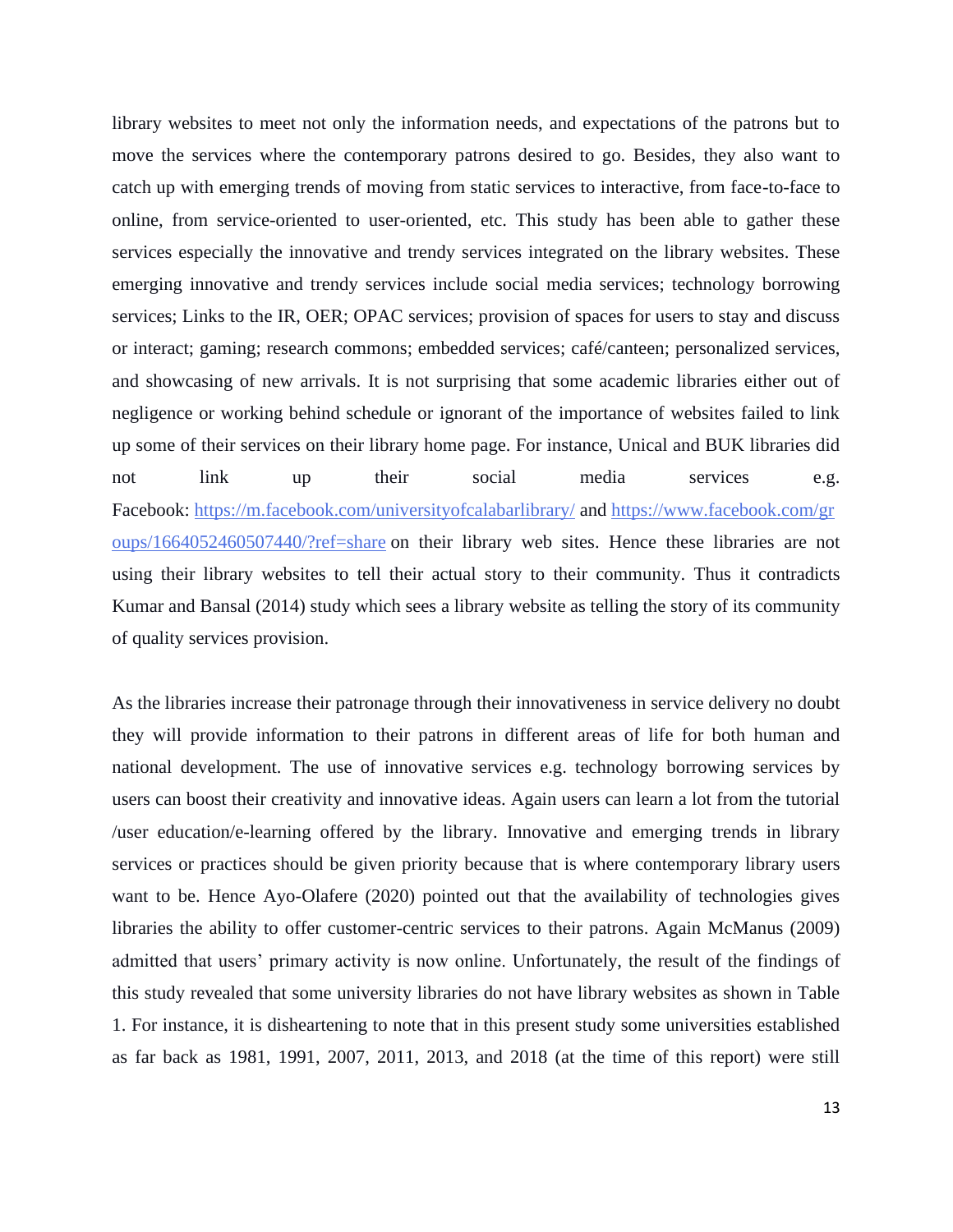operating without an ideal library website. One would have thought that the establishment of universities should be side by side with the library website development because of the importance attached to the library being the heart of the institution. Ironically, even those that have a library website do not have a good number of innovative services that depict the presentday reality needed in this digital era. This is evident in Tables 1 and 3. Table 1 captured succinctly that 33 out of 49 universities have official library websites while Table 3 revealed that 32 of these universities with library websites have between 0-5 innovative services on their websites. Thus, the implication is that these services displayed on the library websites of Federal Universities in Nigeria by these university libraries are inadequate to meet the information needs of the users in this contemporary era. Perhaps it could be that most of the Federal University libraries in Nigeria did not see a library website as a window to make their services available to their users as pointed out by Kumar and Bansal (2014).

Perhaps the non-integration of adequate innovative services on the website could be an oversight by the library website developers or designers or it could be that those services are not among the services the university has or that the Library is ignorant of the importance of a Library website or the websites are not updated from time to time.

For instance, apart from 8 Universities that have links to their social media accounts on their Library websites e.g. FUTminna library has [https://twitter.com/FutmxLibrary,](https://twitter.com/FutmxLibrary) [https://www.youtube.com/watch?v=STJKQ23fvqw,](https://www.youtube.com/watch?v=STJKQ23fvqw) UI Library has [library/ui.edu.ng/@kdlibrary,](mailto:library/ui.edu.ng/@kdlibrary) UNN library [https://web.facebook.com/unnlibrary?\\_rdc=1&\\_rdr,](https://web.facebook.com/unnlibrary?_rdc=1&_rdr) [https://twitter.com/libraryunn,](https://twitter.com/libraryunn) [https://libraryunn.blogspot.com/,](https://libraryunn.blogspot.com/) etc. some university libraries like Fulafia, BUK, Unical, and FUAM have not. This is not good enough for the Federal University libraries in Nigeria.

Using a benchmark of 50% the findings of this study revealed that the Federal Universities libraries in Nigeria are not catching up with the trends in Library services considering the fact that none of the universities has up to 50% of the innovative services on the website. The highest number of innovative services recorded and displayed on the library websites by some of the 49 Federal Universities is 7 or (30.4%). More than half of the Federal University libraries i.e. 32 out 49 have inadequate innovative services on their websites.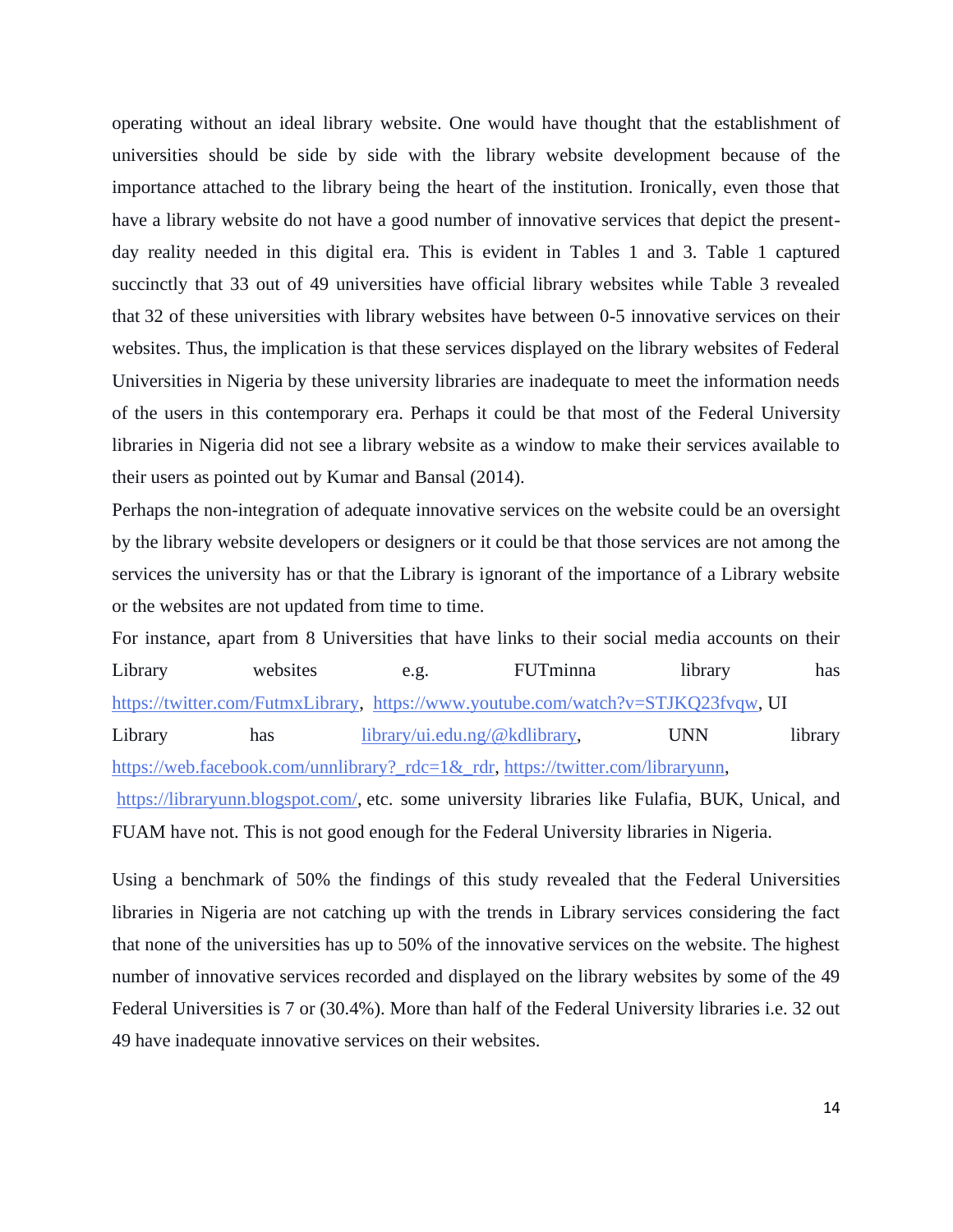Consequently, when comparing the services on the library websites in Nigeria with those of their counterparts in the developing countries e.g. University of Johannesburg Library ((UJL) and the University of Pretoria Library it was discovered that the innovative services of these libraries far outweighed that of Federal Universities libraries in Nigeria. University of Johannesburg library website has up to 16 innovative services on their website whereas in Nigeria the highest number of innovative services recorded is 7.

Based on the findings of this study the innovative services offered by Federal universities through their libraries in Nigeria are inadequate and therefore cannot catch up with trends in library services.

# **Recommendations:**

- 1. The government should always establish universities side by side with their library websites where their services especially innovative services will be displayed.
- 2. Library website managers should ensure that all their emerging innovative and trendy services are captured and links provided on their websites for access by the patrons locally and globally
- 3. Universities libraries should update their library websites and ensure integration of all their innovative services on the websites not only to tell their story to their community but enable them to catch up with innovation and trends in library services.

### **Conclusion**

Library as a gateway to knowledge and culture plays an essential role in the development of society. Universities libraries operating without a library website as a matter of urgency should not hesitate to have one and those with library websites should enrich their websites with the state-of-art-services (innovative services) to meet the trends in library service delivery. There is an urgent need therefore for the universities to review and update their library websites to reflect on the services they render and align them with the patrons' information needs.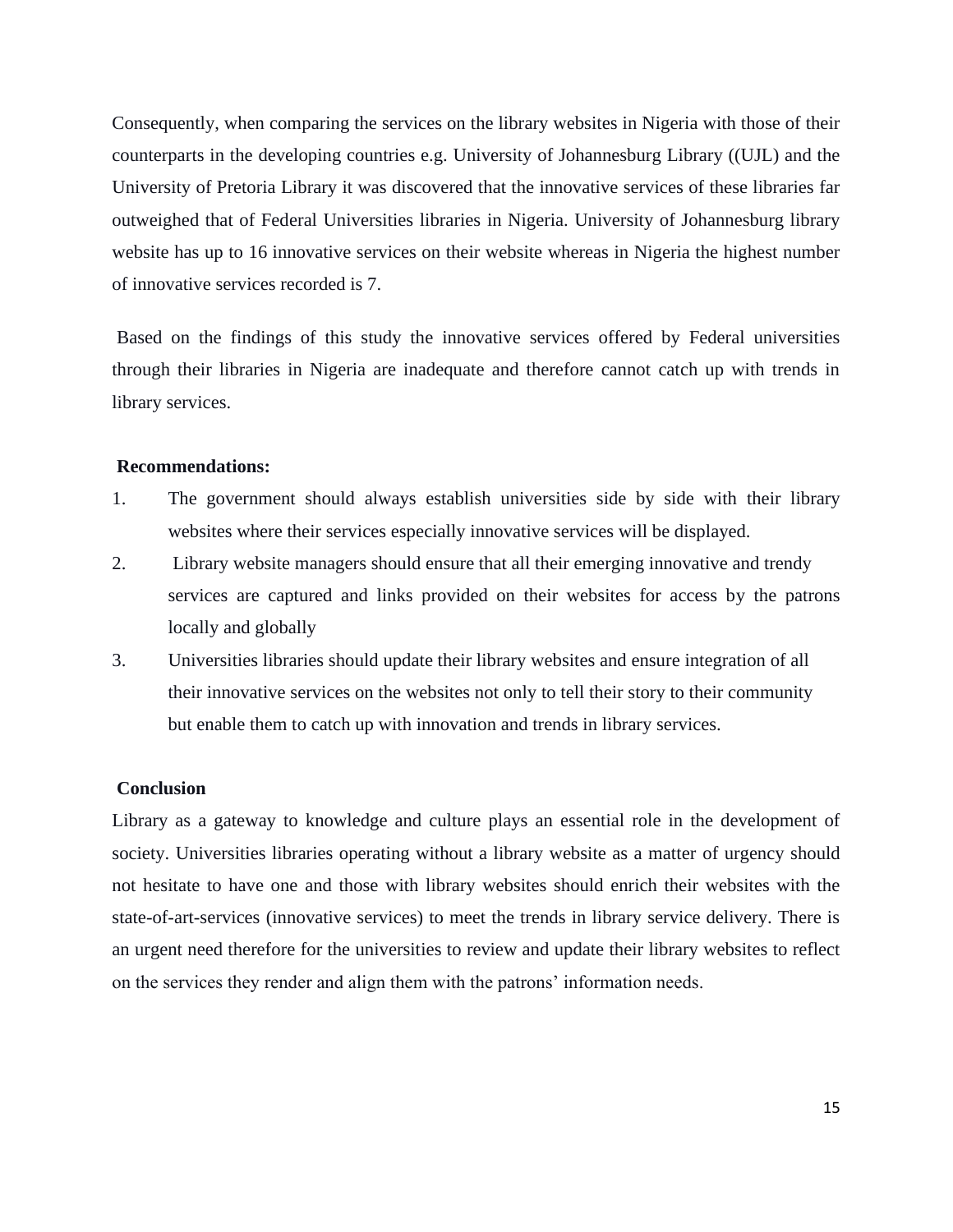# **References**

- American University Washington DC Library (2022). Available @ american.edu/library/. Accessed on March 13, 2022
- Ayo-Olafare, F.R.(2020). Global trends and emerging technologies in libraries and information science. *Library Philosophy and Practice (e-journal)* 3835
- Etebu and Zacchaeus (2020). Innovative Library Services (ILS) in Nigeria: Challenges and Way forward. International Journal of Research and Innovation in Social Science (IJRISS), IV ( VII) , 2454-6186.
- Henderson, T. (2017). Why innovation is crucial to your organization's long term success. Forbes Coaches Council.
- Jharotia, A.K. (2018). Innovative technologies and services in libraries: an overview. Innovative Research in Libraries and Information Science. Ess Ess Publications.
- Kehinde, A, A. and Tella, A. (2012). Assessment of Nigerian University Library Web Sites/ Web Pages New Review of Information Networking, 17:69–92, 2012. DOI: 10.1080/13614576.2012.724282. Taylor & Francis Group, LLC
- Kumar, V. and Bansal, J. (2014). Qualities of a library websites: evaluating library websites of New IITS. *International Journal Dissemination and Technology, 4*(4), 283-288.
- Mbagwu, F.C. and Iroeze, P.C. (2021). Academic libraries: Modern–day services and challenges. In P. Akanwa et. al (Eds). *Modern practices in library and information science: themes, trends and issues Festchrift in honour of William Abiodun Akinfolarin* (pp.352-366). Ondo City: University of Medical Sciences (UNIMED).
- McManus, B. (2009). The implication of web 2.0 for academic libraries. *Electronic Journal of Academic and Special Librarianship, 10* (3).
- National University Commission (2020, October 26). "List of approved universities in Nigeria" Monday Bulletin , p.15. Available @ [www.nuc.edu.ng.](http://www.nuc.edu.ng/)
- Nkiru, E.(2018). Stepping up the ladder to meet user needs: Innovative library services and Practices in a Nigerian University of Technology. *Library Philosophy and Practice (ejournal)* 1767.
- Oriogu, C.D. (2021). Contents Evaluation of University Libraries Website in Nigeria *Library Philosophy and Practice (e-journal)*. Libraries at University of Nebraska-Lincoln 8- 9-2021.
- Purcell, W. (2019). The Importance of Innovation in Business. Northeastern University Graduate Programs.